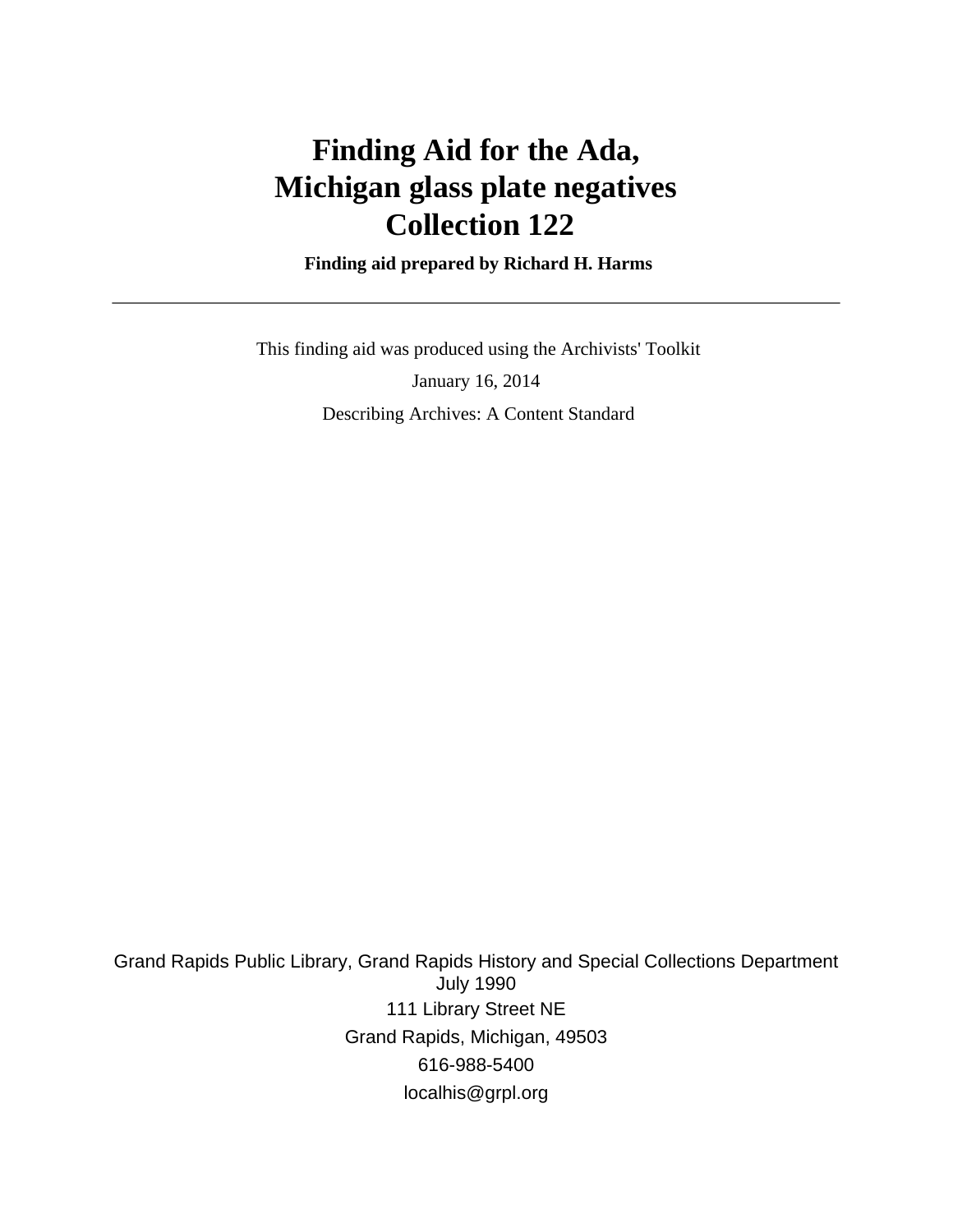# **Table of Contents**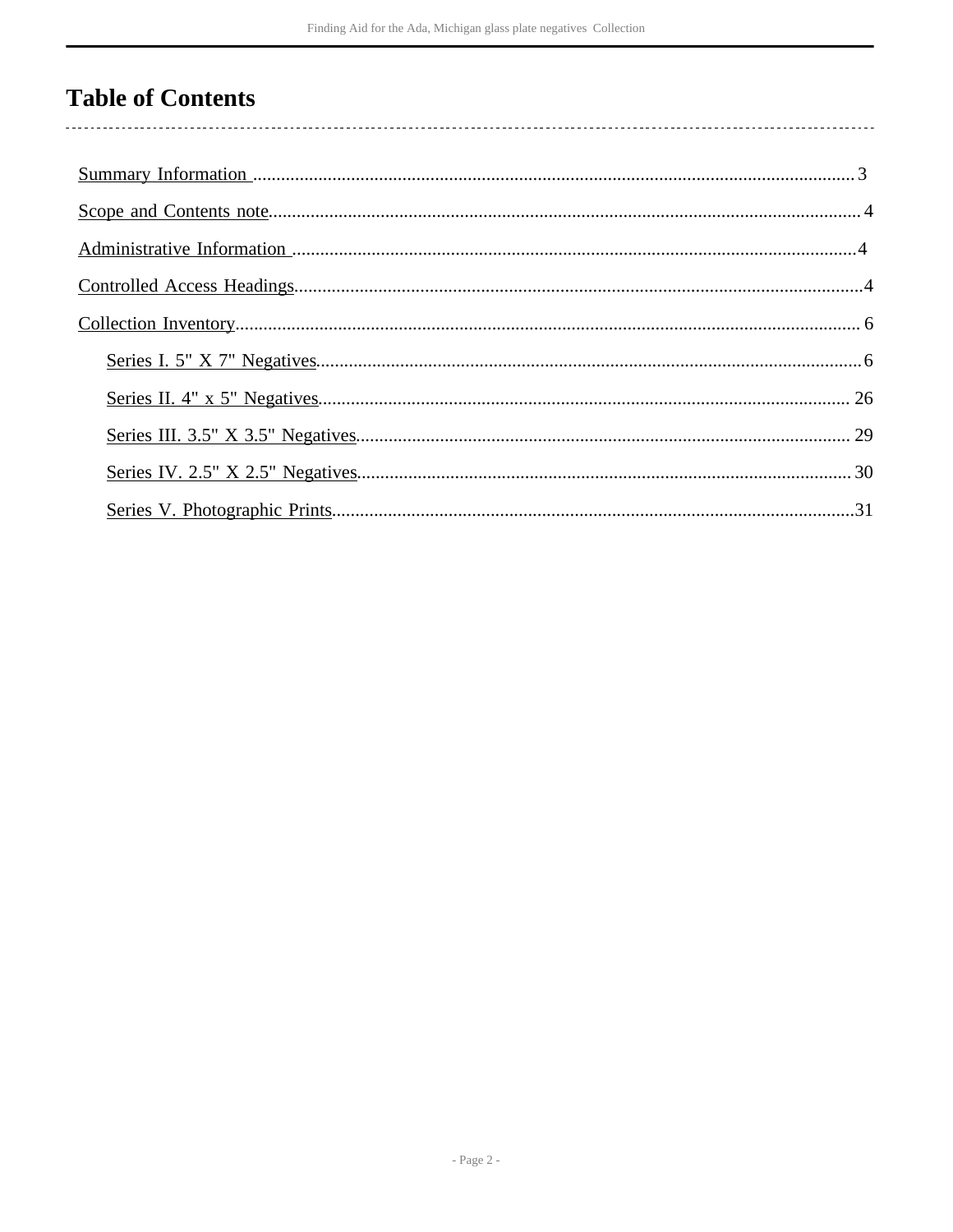# <span id="page-2-0"></span>**Summary Information**

..................................

| <b>Repository</b> | Grand Rapids Public Library, Grand Rapids History and Special<br><b>Collections Department</b>                                                                                                                                                                                                                                                                                                                                                                                                                                                                                                    |
|-------------------|---------------------------------------------------------------------------------------------------------------------------------------------------------------------------------------------------------------------------------------------------------------------------------------------------------------------------------------------------------------------------------------------------------------------------------------------------------------------------------------------------------------------------------------------------------------------------------------------------|
| <b>Title</b>      | Ada, Michigan glass plate negatives                                                                                                                                                                                                                                                                                                                                                                                                                                                                                                                                                               |
| Date [inclusive]  | 1898-circa 1910                                                                                                                                                                                                                                                                                                                                                                                                                                                                                                                                                                                   |
| <b>Extent</b>     | 4.1 Linear feet 23 boxes                                                                                                                                                                                                                                                                                                                                                                                                                                                                                                                                                                          |
| Language          | English                                                                                                                                                                                                                                                                                                                                                                                                                                                                                                                                                                                           |
| <b>Abstract</b>   | This collection includes 292 images that depict rural scenes, farming<br>activity, hunting, rural mail delivery, animals, farm equipment, funerary<br>portraits, buildings, logging, and social events from Ada, Michigan at the<br>turn-of-the-century (ca. 1898 to ca. 1910). Images of several individuals<br>and groups are included, though there are few names available to identify<br>the people depicted. Also included are views of what appear to be posed<br>American West events, Niagara Falls stereo cards, and images of toy<br>soldiers arranged to represent battle formations. |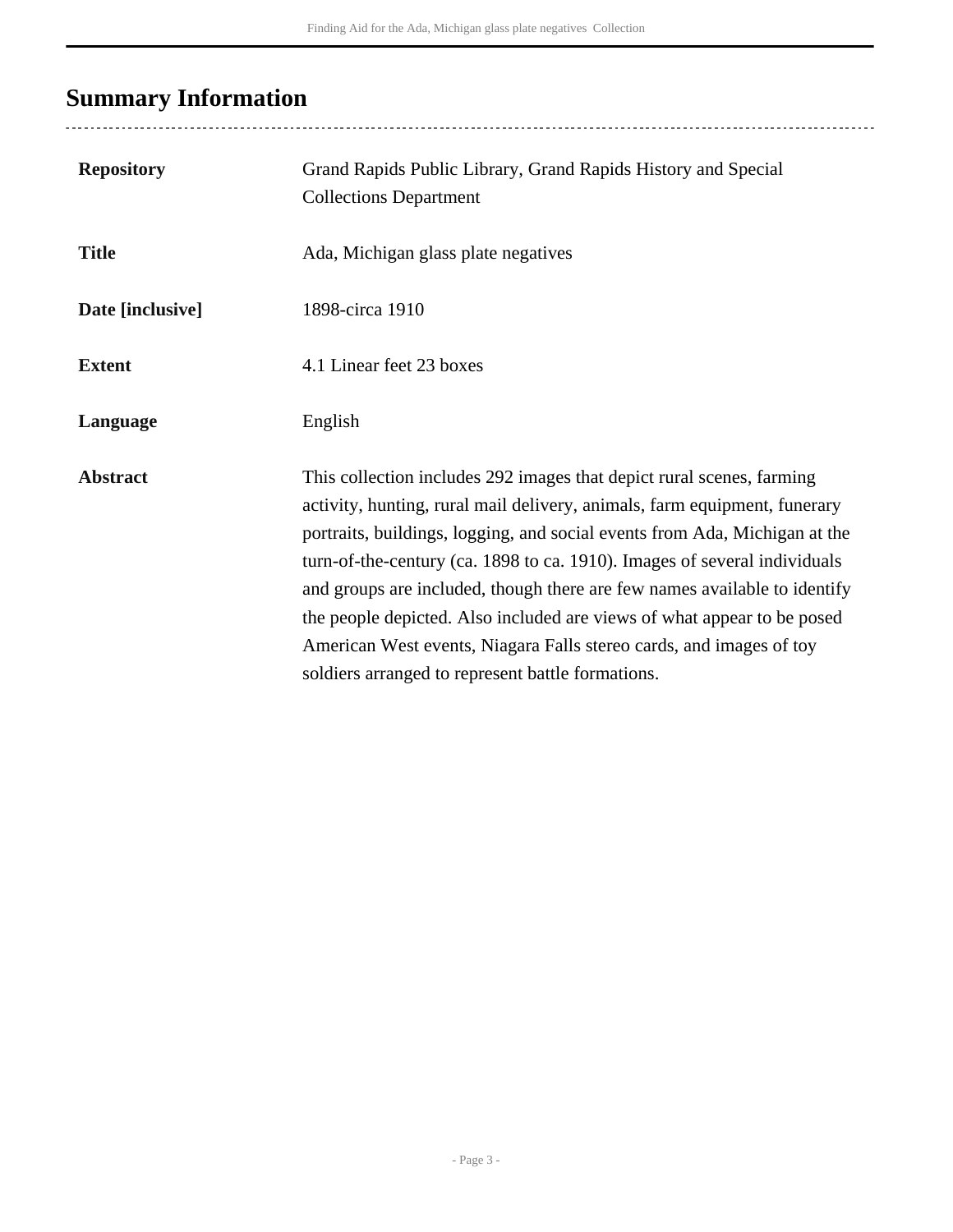# <span id="page-3-0"></span>**Scope and Contents note**

Contains 292 glass negatives which depict rural scenes, Ada, Michigan street scenes, farming activity, hunting, people, animals, farm equipment, steam powered tractors, funerary portraits, rural mail delivery, buildings, logging, social events from the West Michigan area at the turn-of-the-century. Also includes views of what appear to be posed American West events, duplicates of Niagara Falls stereo cards, and toy soldiers arranged to represent battle formations.

Photographic prints have been made from some of the negatives. If a photographic print is available, a "P" is added to the image description.

# <span id="page-3-1"></span>**Administrative Information**

## **Publication Information**

Grand Rapids Public Library, Grand Rapids History and Special Collections Department July 1990

### **Immediate Source of Acquisition note**

Unknown donor/accession number

# <span id="page-3-2"></span>**Controlled Access Headings**

**Genre(s)**

• photographs

### **Geographic Name(s)**

• Ada (Mich.) -- History -- Photographs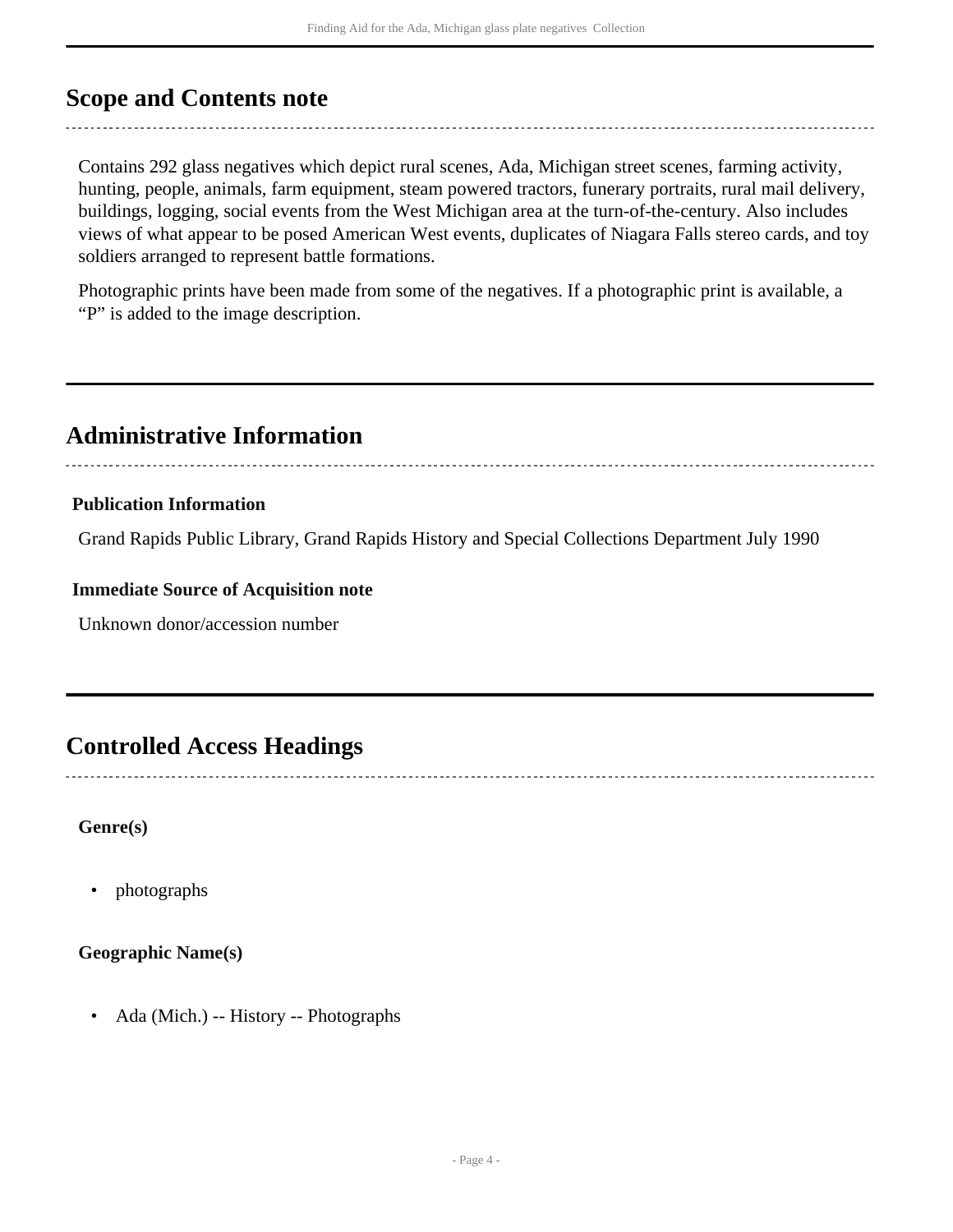# **Subject(s)**

• Agriculture -- Michigan -- Pictorial works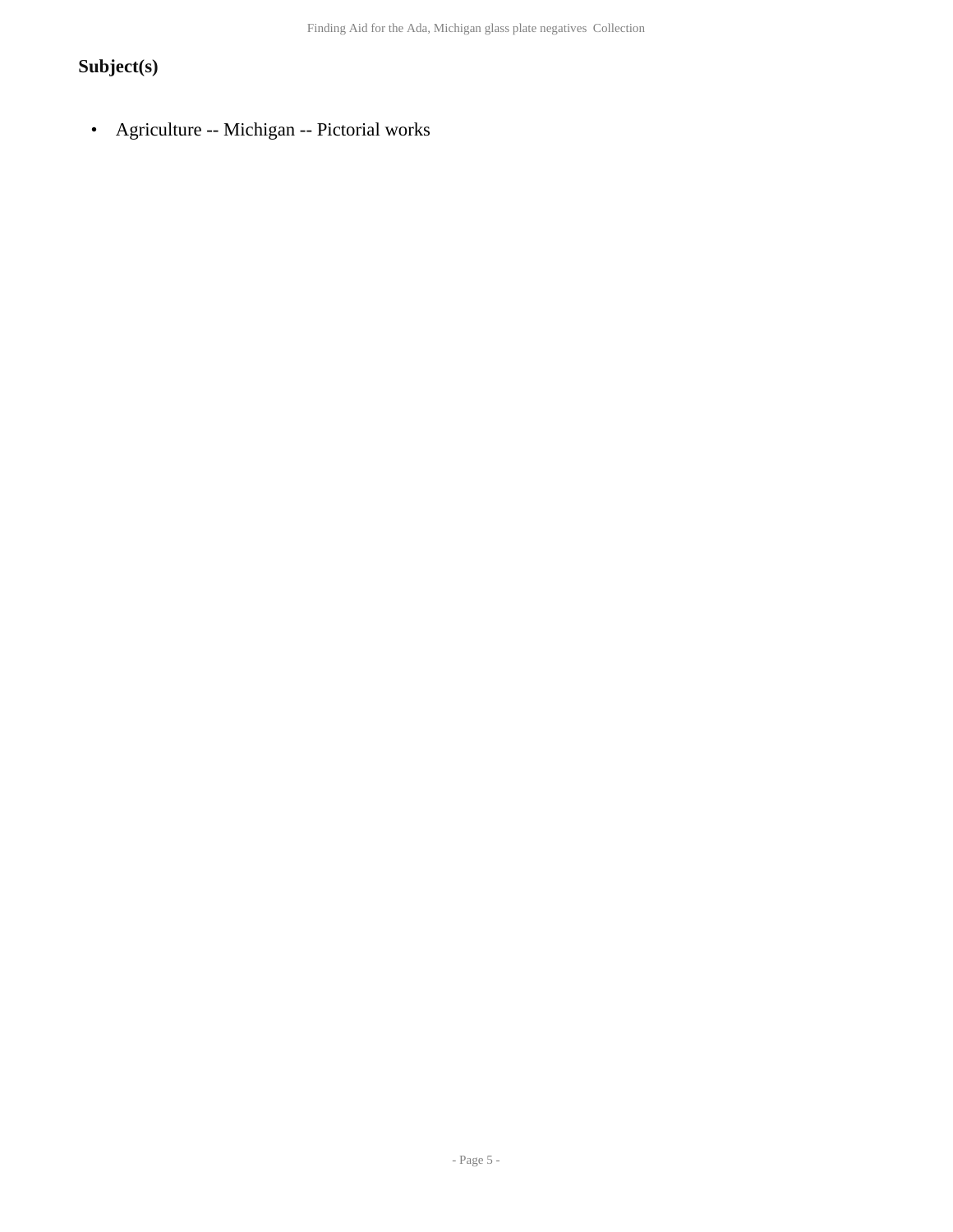# <span id="page-5-0"></span>**Collection Inventory**

#### <span id="page-5-1"></span>**Series I. 5" X 7" Negatives**

#### **Scope and Contents note**

The 5x7 glass plate negatives form the bulk of this collection. About half of the images are portrait photos; most of the individuals depicted are unidentified. Included are images depicting most of the subjects listed below. One of the earliest known views of the Civil War Monument in Grand Rapids is included with these negatives. Though this negative is broken, a digital print has been made, which is located with the Series V. materials.

#### **Ada, Michigan**

|                                                                                                                                       | <b>Box</b> | <b>Folder</b> |
|---------------------------------------------------------------------------------------------------------------------------------------|------------|---------------|
| Ada, Mich. - linemen, team of horses in front of meat market P                                                                        | 1          |               |
| Ada, Mich. - people, horses and wagon in front of Ada Drug Store P                                                                    | 1          |               |
| Ada, Mich. flood - covered bridge and Ada in background P                                                                             | 1          | 3             |
| White's Covered Bridge - work crew repairing washout P. Note: Also<br>identified by a researcher as the Ada Covered Bridge. 2/17/2007 | 1          |               |
| River - flood stage P                                                                                                                 |            | 5             |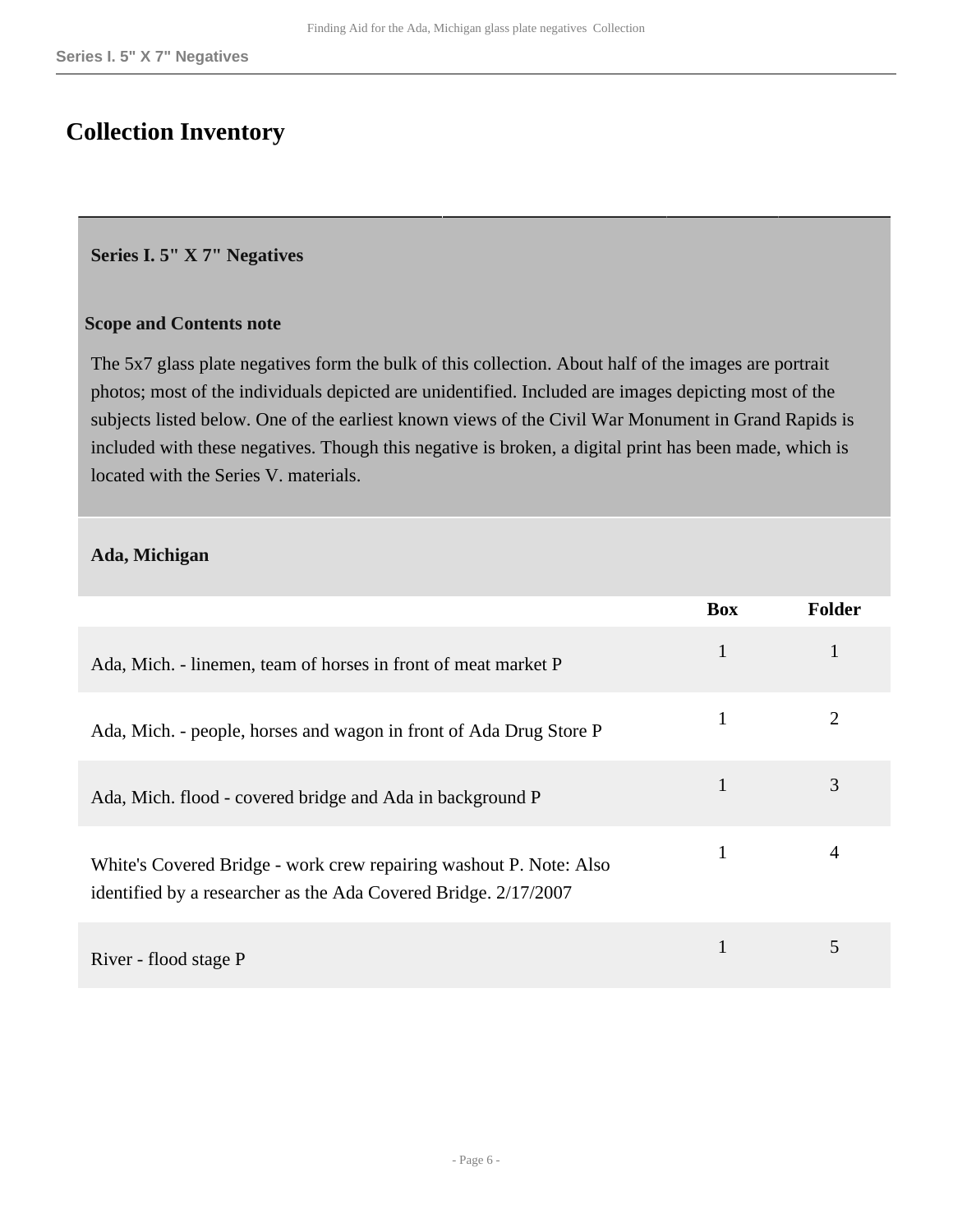| Street scene, c1900 - letter carriers, horses and buggy in front of post<br>office   |   |
|--------------------------------------------------------------------------------------|---|
| Street scene, c1900 - men, horses and buggy in front of post office P                |   |
| Street scene, c1900 - letter carriers, horses and buggy in front of post<br>office P | 8 |

### **Cattle**

|                     | Box | Folder |
|---------------------|-----|--------|
| Cattle - in a field |     | 9      |
| Cow                 | 1.  | 10     |

# **Churches**

|                                                                                                                                              | <b>Box</b>   | Folder |
|----------------------------------------------------------------------------------------------------------------------------------------------|--------------|--------|
| Church [Carpenter Gothic style] P Identified by a patron as the Ada<br>Christian Reformed Church, just after it was built in 1910. 3/20/2009 | $\mathbf{1}$ | 11     |
| Church [Italianate style]                                                                                                                    | 1            | 12     |
| Church [Colonial style]                                                                                                                      | 1            | 13     |
| <b>Farming Activities</b>                                                                                                                    |              |        |
|                                                                                                                                              | <b>Box</b>   | Folder |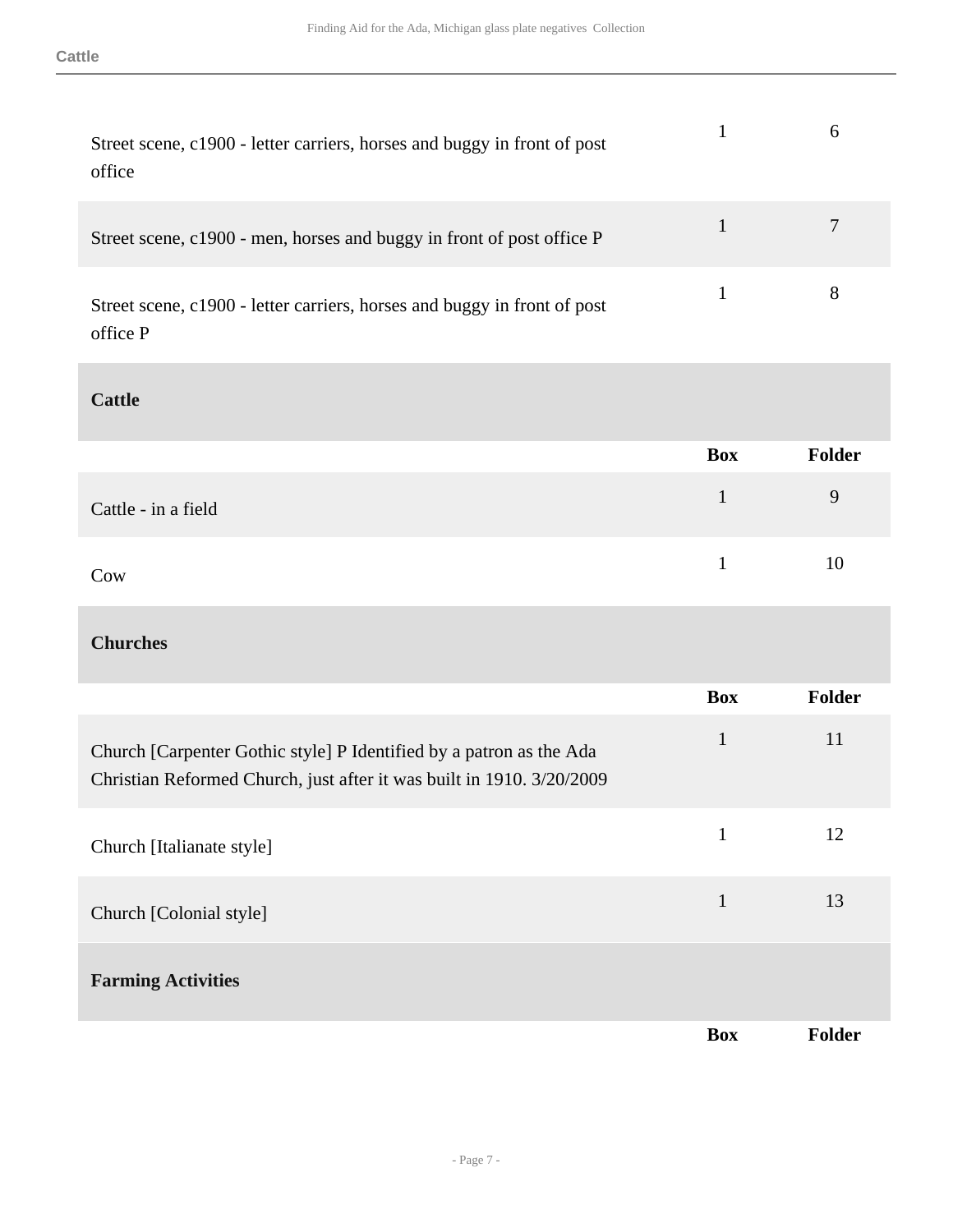**Farming Activities**

| Corn harvesting - team and wagon loaded with stalks                         | $\mathbf{1}$   | 14 |
|-----------------------------------------------------------------------------|----------------|----|
| Corn harvesting - horse drawn corn sickle                                   | $\mathbf{1}$   | 15 |
| Corn husking and storing - with a blower P                                  | $\overline{2}$ | 16 |
| Dahlia harvesting -in field with people and wagon of W.E. Bolt farm         | $\overline{2}$ | 17 |
| Haying - horses, wagon, hayrake                                             | $\overline{2}$ | 18 |
| Haying - steam tractor and belt driven baler [upper right corner missing] P | $\overline{2}$ | 19 |
| Haying - lifting hay into mow P                                             | $\overline{2}$ | 20 |
| Haying - wagon and hay rake                                                 | $\overline{2}$ | 21 |
| Potato harvesting - digging potatoes, horses and freight sled               | $\overline{2}$ | 22 |
| Potato harvesting - field scene                                             | $\overline{2}$ | 23 |
| Pumpkin harvesting - wagon loaded P                                         | 2              | 24 |
| Pumpkin harvesting - wagon loaded P                                         | $\mathbf{2}$   | 25 |
| Pumpkins                                                                    | $\overline{2}$ | 26 |
| Squash harvesting - field scene [upper right corner missing, cracked]       | $\overline{2}$ | 27 |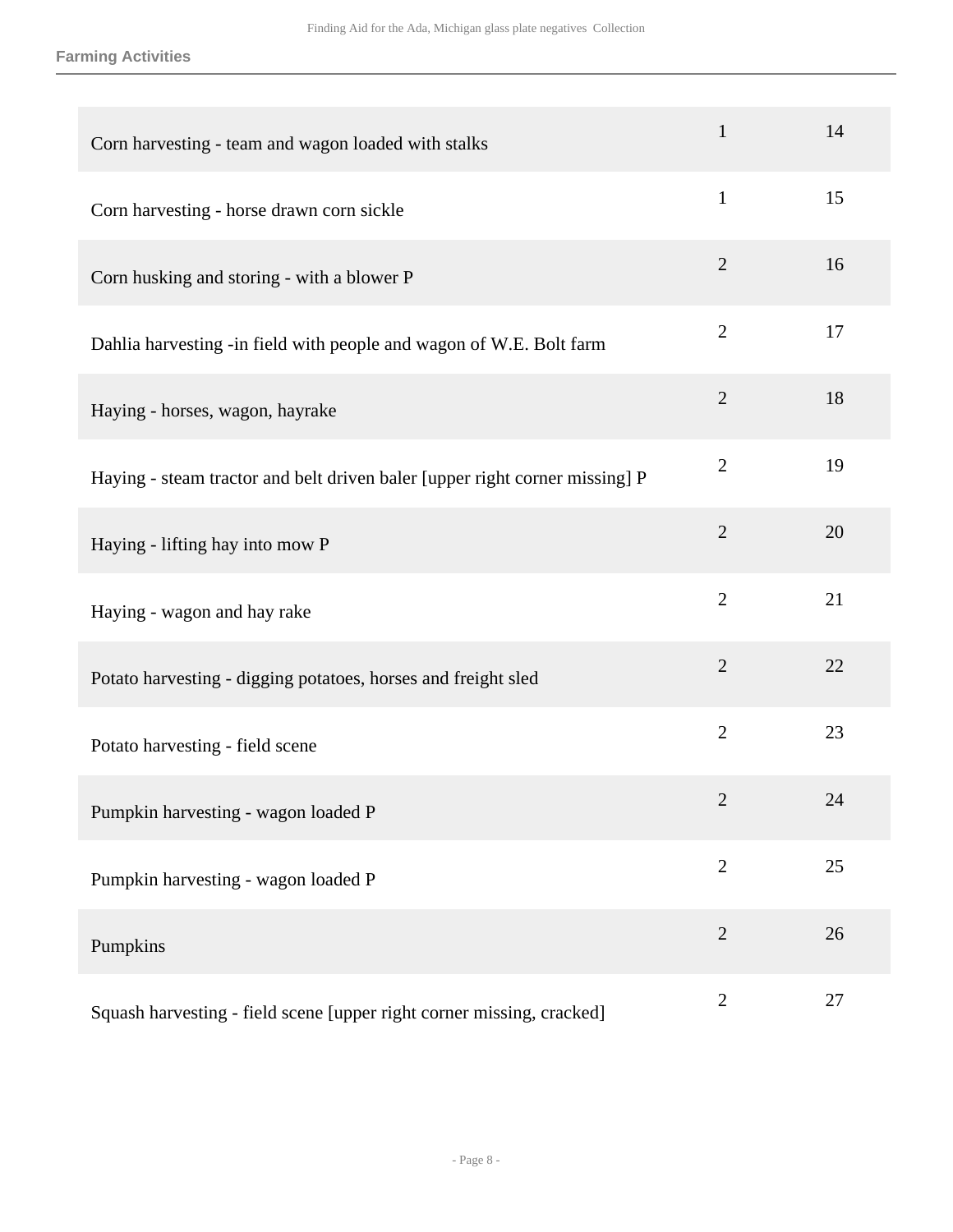### **Funerary Images**

| Threshing - with steam tractor P; LP 00.[5004].1                                           | $\overline{2}$ | 28            |
|--------------------------------------------------------------------------------------------|----------------|---------------|
| Threshing - with steam tractor [bottom right corner missing, cracked] P;<br>LP 00.[5004].2 | $\overline{2}$ | 29            |
| Threshing - with steam tractor, field scene P                                              | $\overline{2}$ | 30            |
| Farm scene - fruit wagons loaded and ready for shipping P                                  | 3              | 31            |
| Wagon - loaded with produce $P -$ Corp Color                                               | 3              | 32            |
| Silo construction - cement block construction P                                            | 3              | 33            |
| Steam tractor P                                                                            | 3              | 34            |
| Steam tractor P                                                                            | 3              | 35            |
| Road grading - with steam tractor and team of horses P                                     | 3              | 36            |
| <b>Funerary Images</b>                                                                     |                |               |
|                                                                                            | <b>Box</b>     | <b>Folder</b> |
| Funerary portrait. Child                                                                   | 3              | 37            |
| Funerary portrait. Woman                                                                   | 3              | 38            |
| Funerary floral arrangement "Our Teacher"                                                  | 3              | 39            |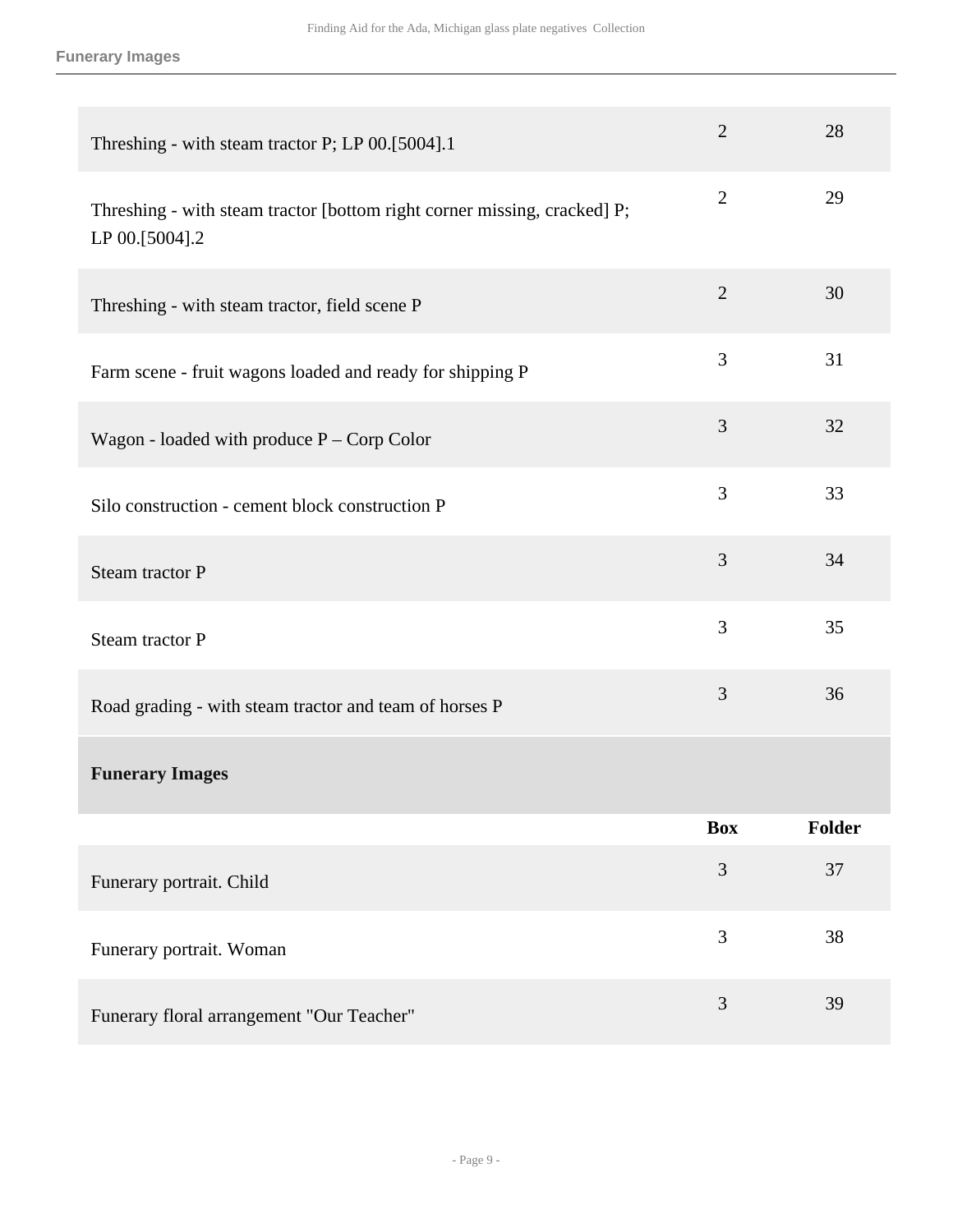**Farm Houses**

| Funerary floral arrangement surrounding photograph        | 3              | 40            |
|-----------------------------------------------------------|----------------|---------------|
| Funerary floral arrangement "Kate" surrounding photograph | 3              | 41            |
| Funerary floral arrangement                               | 3              | 42            |
| Funerary portrait. Child                                  | 3              | 43            |
| Funerary portrait. Child                                  | 3              | 44            |
| Funerary floral arrangement surrounding photograph        | 3              | 45            |
| Funerary floral arrangement surrounding photograph        | $\overline{4}$ | 46            |
|                                                           |                |               |
| <b>Farm Houses</b>                                        |                |               |
|                                                           | <b>Box</b>     | <b>Folder</b> |
| Farm house - family, pump, bicycle                        | $\overline{4}$ | 47            |
| Farm house - woman, man holding two horse [broken]        | $\overline{4}$ | 48            |
| House [Italianate style] - girl standing                  | $\overline{4}$ | 49            |
| Farm house [double exposure] - exterior and dinner scene  | $\overline{4}$ | 50            |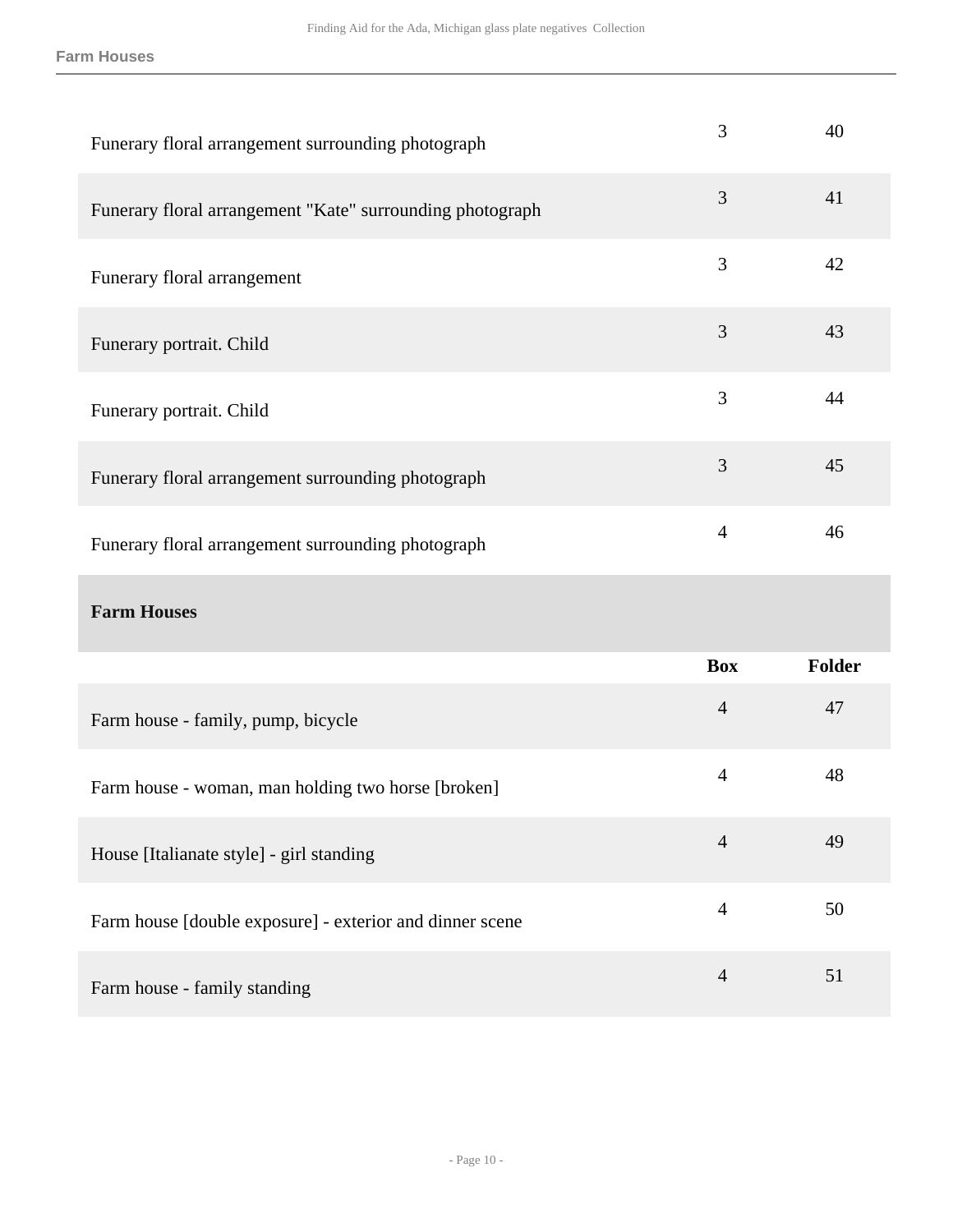| Farm house                                      | $\overline{4}$ | 52     |
|-------------------------------------------------|----------------|--------|
| Farm house                                      | $\overline{4}$ | 53     |
| Farm house                                      | $\overline{4}$ | 54     |
| Farm house [blurred]                            | $\overline{4}$ | 55     |
| Farm house [Italianate style] - girl standing P | $\overline{4}$ | 56     |
| Farm house [Italianate style] - girl standing   | $\overline{4}$ | 57     |
| Farm house P                                    | $\overline{4}$ | 58     |
| <b>Farm Scenes</b>                              |                |        |
|                                                 | <b>Box</b>     | Folder |
| Farmyard - man, boy, dog                        | $\overline{4}$ | 59     |
| Farmyard - woman, cow, calf                     | $\overline{4}$ | 60     |
| Farmstead - people, horse and buggy P           | 5              | 61     |
| Farmstead                                       |                | $62\,$ |
|                                                 | $\sqrt{5}$     |        |
| <b>Horses</b>                                   |                |        |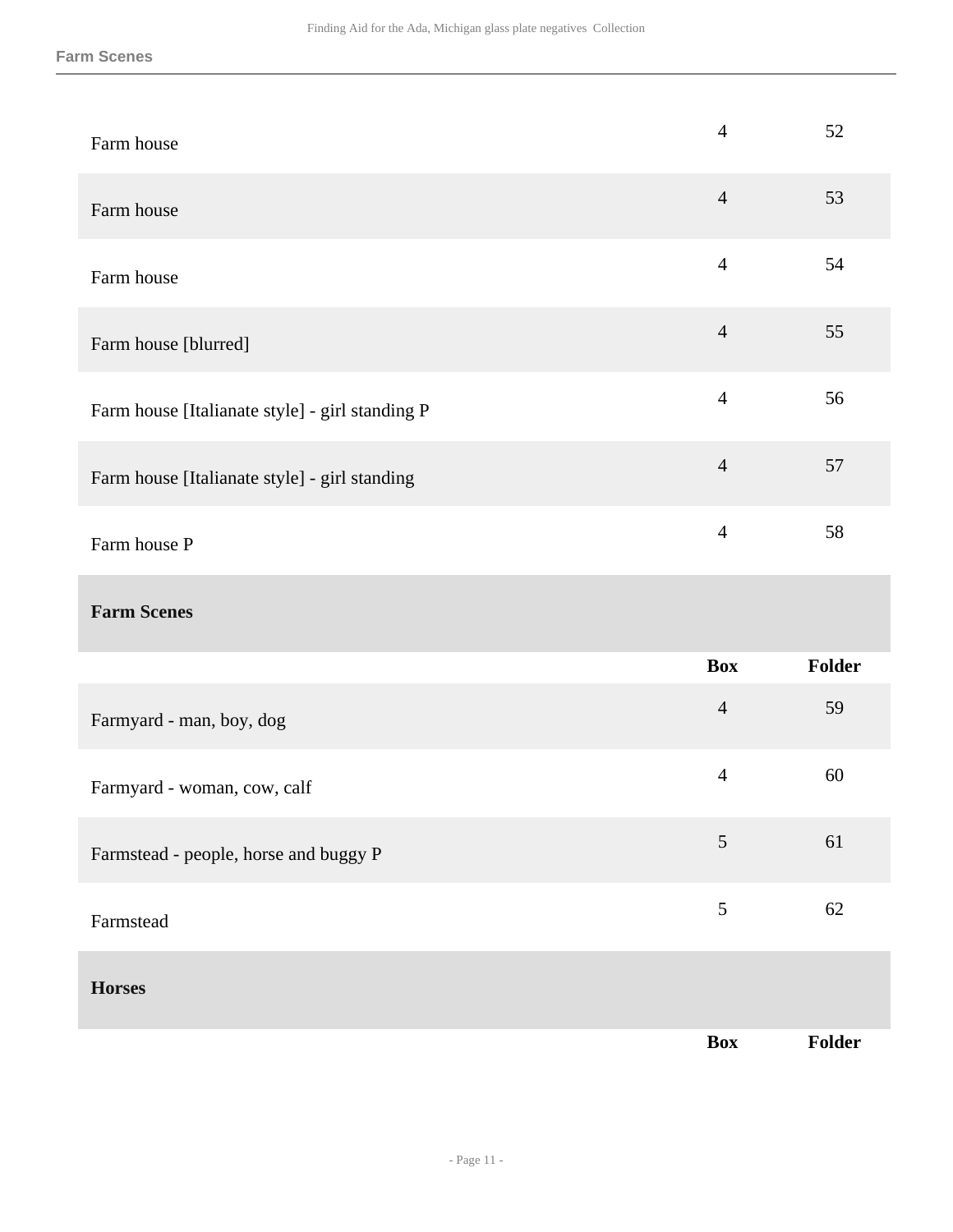| Horse C                                                      | 5              | 63 |
|--------------------------------------------------------------|----------------|----|
| Horse C                                                      | 5              | 64 |
| Horse and buggy - in front of Holt mailbox, two women, dog C | 5              | 65 |
| Horse and buggy - man seated C                               | 5              | 66 |
| Horse and buggy - man, woman near a house C                  | 5              | 67 |
| Horse and buggy - two men C                                  | 5              | 68 |
| Horse and buggy - two women, dog C                           | 5              | 69 |
| Horse and cutter - man, woman C, 2P [Neg. #3578]             | 5              | 70 |
| Horse and cutter - man C                                     | 5              | 71 |
| Horses and cutter – man $C$ , P                              | 5              | 72 |
| Horse C                                                      | 5              | 73 |
| Horse and buggy - two men C                                  | $\mathfrak{S}$ | 74 |
| Horse and foal C                                             | $\mathfrak{S}$ | 75 |
| Horses and buggy - man, woman [lower right corner missing] C | $\mathfrak{S}$ | 76 |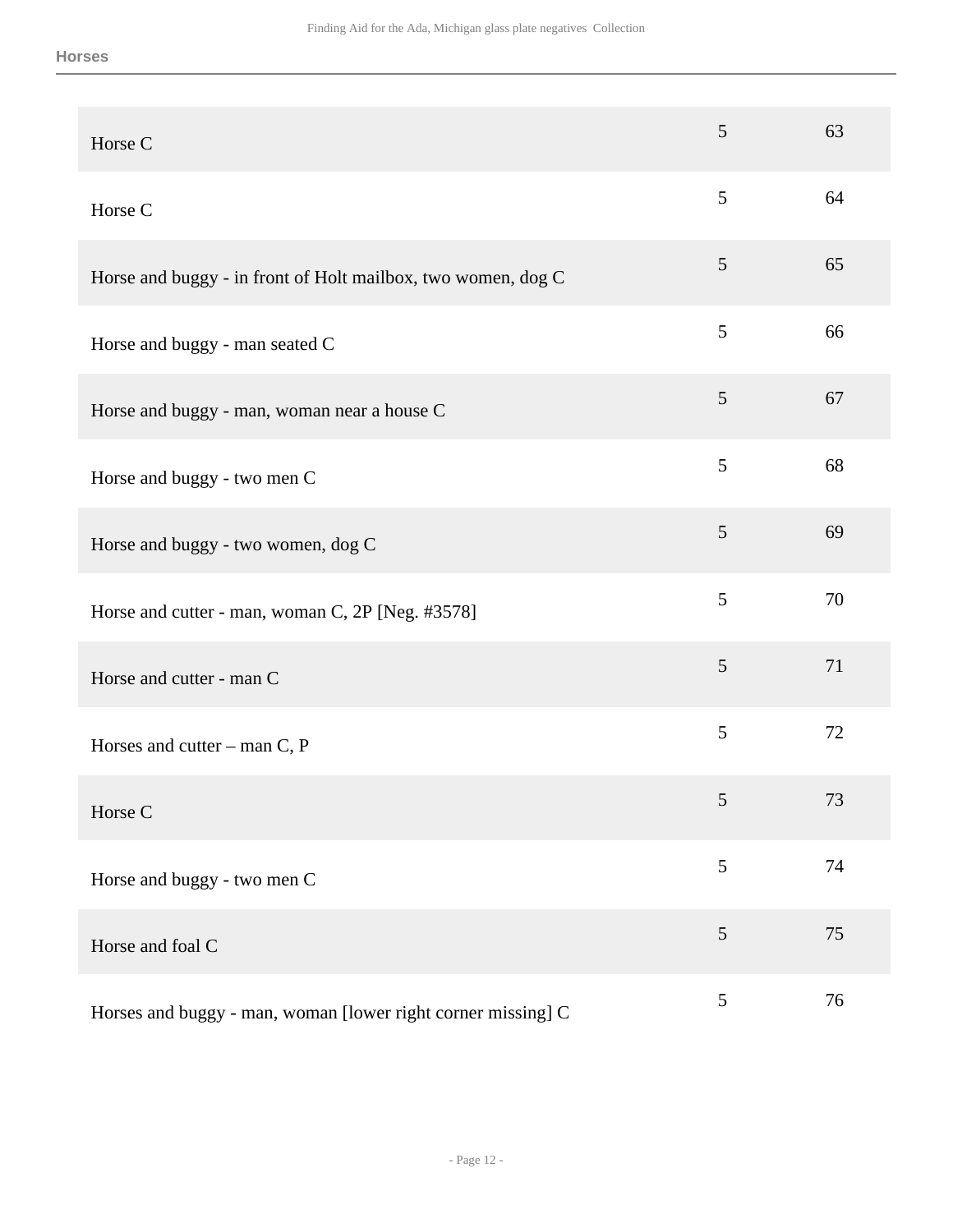| Horses C                                      | $6\,$            | 77     |
|-----------------------------------------------|------------------|--------|
| Horses C                                      | $\sqrt{6}$       | 78     |
| Horses - harnessed C                          | $6\,$            | 79     |
| <b>Hunting</b>                                |                  |        |
|                                               | <b>Box</b>       | Folder |
| Hunters - two men, dog C                      | $\boldsymbol{6}$ | 80     |
| Hunters - two men. dog [emulsion bad] C       | 6                | 81     |
| Hunters - campsite C                          | $6\,$            | 82     |
| Deer hunting - buck, doe, man C               | 6                | 83     |
| Deer hunting - buck, doe, man C               | $6\,$            | 84     |
| Deer hunting, 1909 - two bucks, man C         | 6                | 85     |
| Deer hunting - two bucks C                    | $6\,$            | 86     |
| Deer hunting - two bucks, two does, two men C | $\sqrt{6}$       | 87     |
| Deer hunting - two bucks, two does, two men C | $\boldsymbol{6}$ | 88     |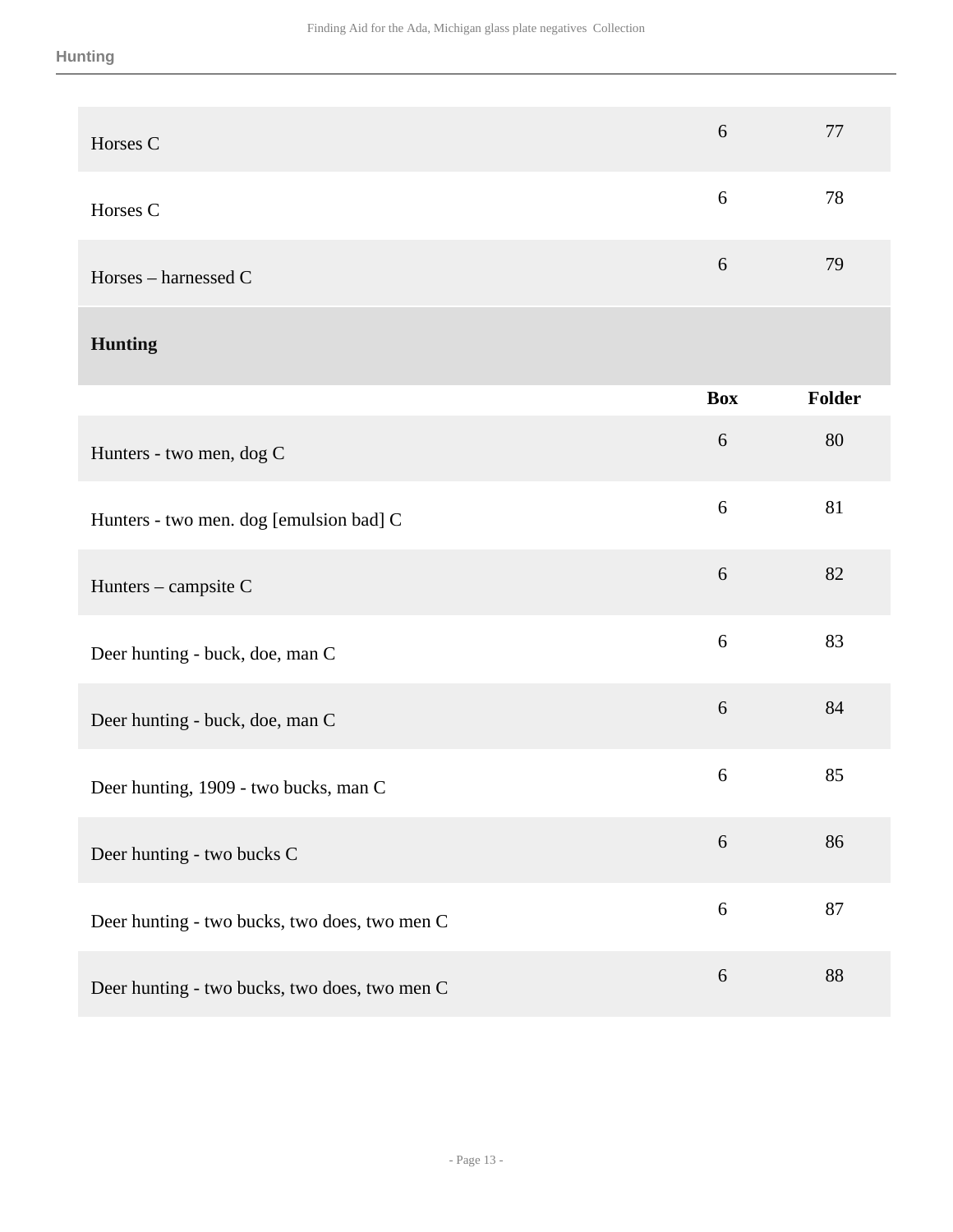| Rabbit hunting - five men, dog, rabbits C                         | 6                | 89     |
|-------------------------------------------------------------------|------------------|--------|
| Rabbit hunting - five men, dog, rabbits C                         | 6                | 90     |
| Fur trappers - two men with pelts C                               | 6                | 91     |
| Fur trappers - man with dead animals C                            | $\overline{7}$   | 92     |
| Fur trappers - two men with pelts C                               | $\overline{7}$   | 93     |
| Logging                                                           |                  |        |
|                                                                   | <b>Box</b>       | Folder |
| Logging - steam power saw in woods C                              | $\overline{7}$   | 94     |
| Logging - large log on sled C                                     | $\overline{7}$   | 95     |
| <b>Scenes not Identified</b>                                      |                  |        |
|                                                                   | <b>Box</b>       | Folder |
| Richerson Brick Valley [probably a copy from a stereoptic card] C | 7                | 96     |
| Scenes. Unidentified                                              | $\overline{7}$   | 97     |
| Scenes. Unidentified - fields and farms C                         | $\overline{7}$   | 98     |
| Scenes. Flora C                                                   | $\boldsymbol{7}$ | 99     |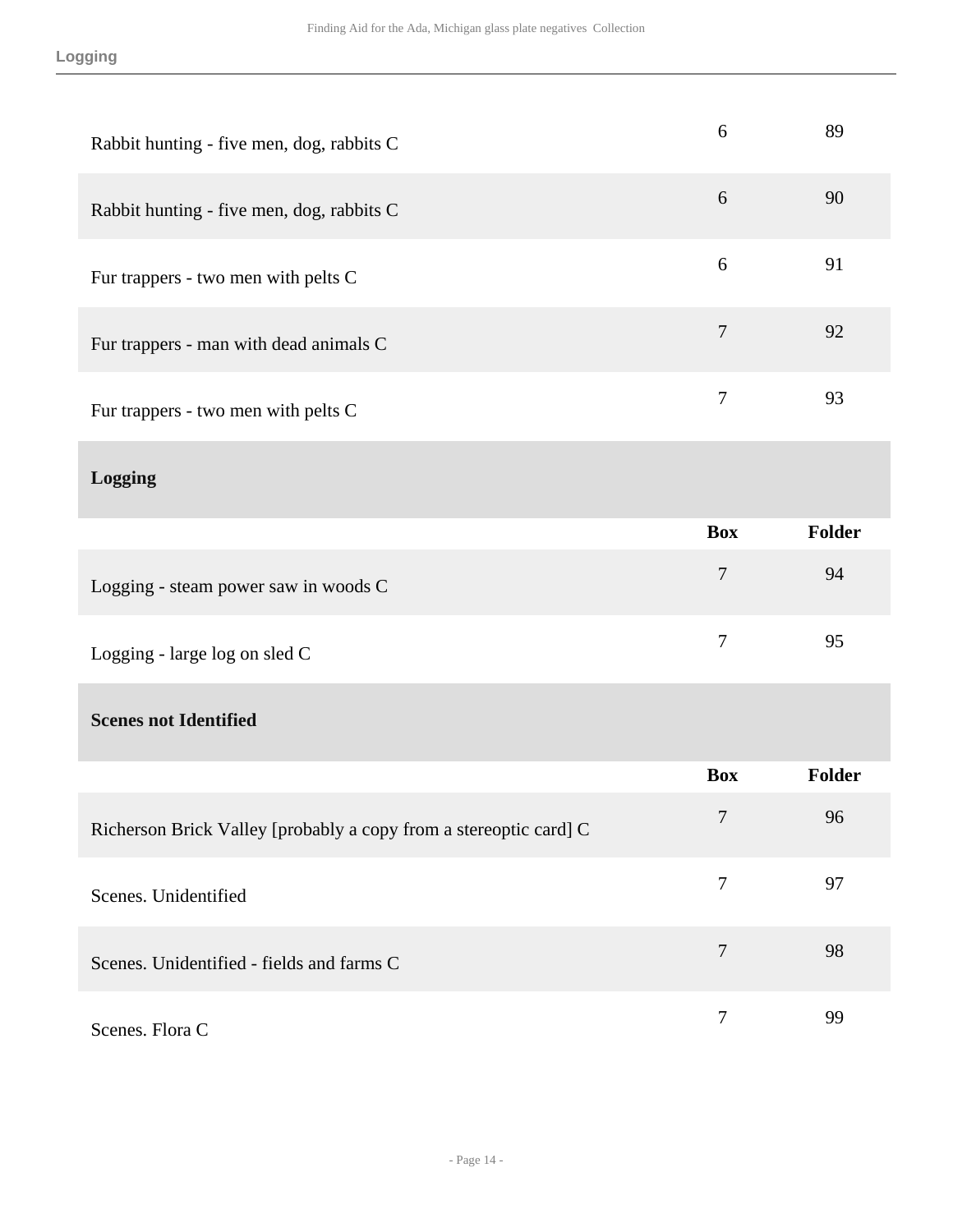| Scenes. Unidentified [upper right corner missing, cracked] C                                                                                              | $\boldsymbol{7}$ | 100    |
|-----------------------------------------------------------------------------------------------------------------------------------------------------------|------------------|--------|
| Scenes. Unidentified C, P [Identified as the Ada Curve, ca. 1907. Detroit,<br>Grand Haven & Milwaukee Railroad - ID by Gordon Lydekson -<br>photographer] | $\boldsymbol{7}$ | 101    |
| River. Unidentified C                                                                                                                                     | $\tau$           | 102    |
| River. Unidentified                                                                                                                                       | $\boldsymbol{7}$ | 103    |
| Ice flows in river                                                                                                                                        | $\overline{7}$   | 104    |
| Road                                                                                                                                                      | $\boldsymbol{7}$ | 105    |
| Road                                                                                                                                                      | $\boldsymbol{7}$ | 106    |
| Road                                                                                                                                                      | $8\,$            | 107    |
| Road                                                                                                                                                      | $8\,$            | 108    |
| Road grader - with four horse hitch P                                                                                                                     | $8\,$            | 109    |
| Schoolhouse                                                                                                                                               | $8\,$            | 110    |
| <b>Portraits</b>                                                                                                                                          |                  |        |
|                                                                                                                                                           | <b>Box</b>       | Folder |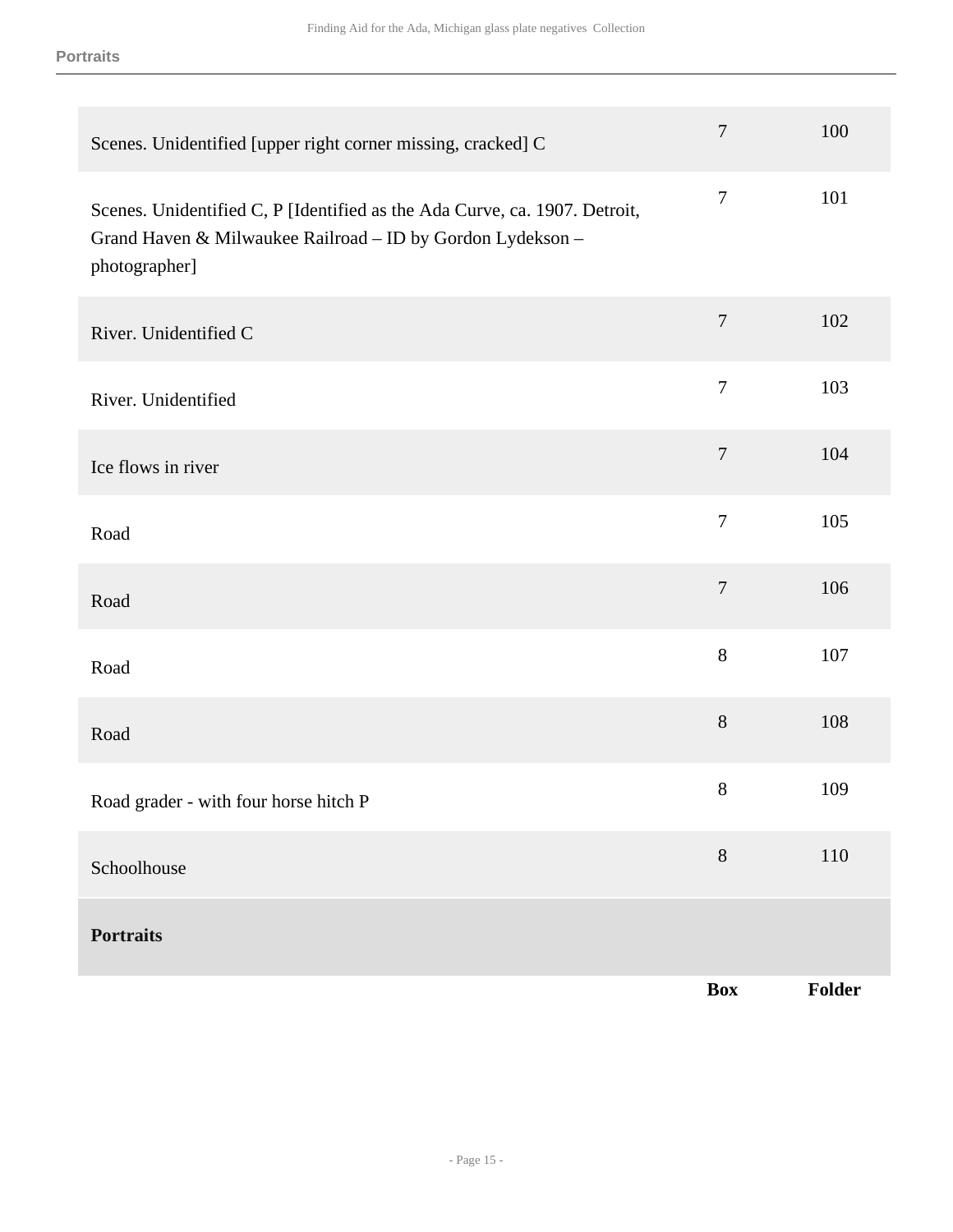| People. Black Fox                            | 8 | 111 |
|----------------------------------------------|---|-----|
| People. Unidentified - child and flower cart | 8 | 112 |
| People. Unidentified - child with teddy bear | 8 | 113 |

People. Unidentified - child on rocking horse \*Moved to Box 19 due to size difference

People. Unidentified - child on rocking horse \*Moved to Box 19 due to size difference

|                                                 | <b>Box</b> | Folder |
|-------------------------------------------------|------------|--------|
| People. Unidentified - child                    | $8\,$      | 116    |
| People. Unidentified - boy and girl with kitten | $8\,$      | 117    |
| People. Unidentified - two children and puppies | $8\,$      | 118    |
| People. Unidentified                            | 8          | 119    |
| People. Unidentified - two brothers             | 8          | 120    |
| People. Unidentified - young boy                | $8\,$      | 121    |
| People. Unidentified - two boys                 | 8          | 122    |
| People. Unidentified [copy of a photograph]     | 8          | 123    |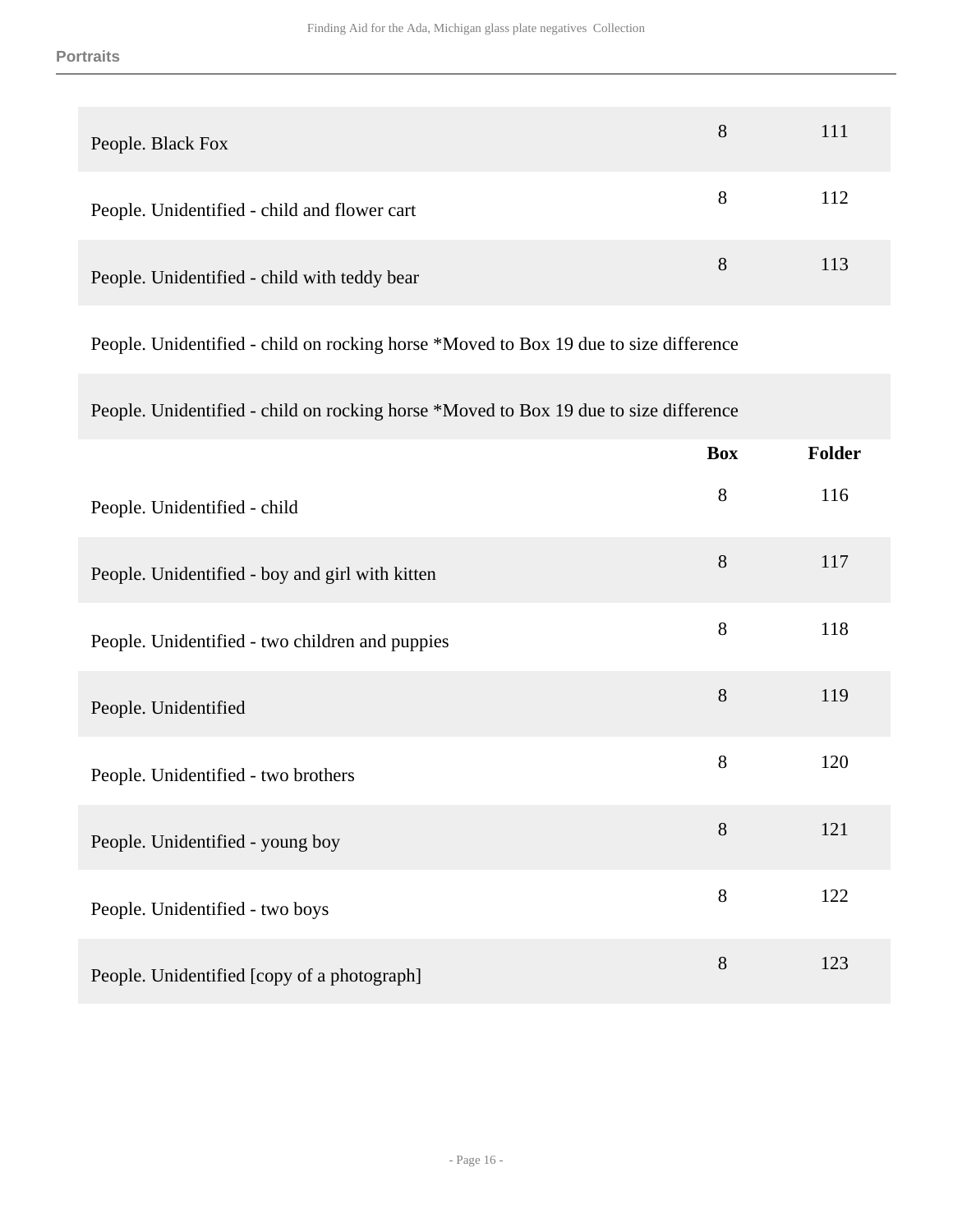| People. Unidentified - man                                               | 9 | 124 |
|--------------------------------------------------------------------------|---|-----|
| People. Unidentified - man and dogs                                      | 9 | 125 |
| People. Unidentified [copy of two photographs] - two men; man, bull, dog | 9 | 126 |
| People. Unidentified - man                                               | 9 | 127 |
| People. Unidentified - man                                               | 9 | 128 |
| People. Unidentified - man and two children                              | 9 | 129 |
| People. Unidentified - girl                                              | 9 | 130 |
| People. Unidentified - girl in field with flowers                        | 9 | 131 |
| People. Unidentified - two girls on porch                                | 9 | 132 |
| People. Unidentified - woman                                             | 9 | 133 |
| People. Unidentified - woman with flowers                                | 9 | 134 |
| People. Unidentified - woman in cape                                     | 9 | 135 |
| People. Unidentified - woman in cape                                     | 9 | 136 |
| People. Unidentified - woman on bicycle                                  | 9 | 137 |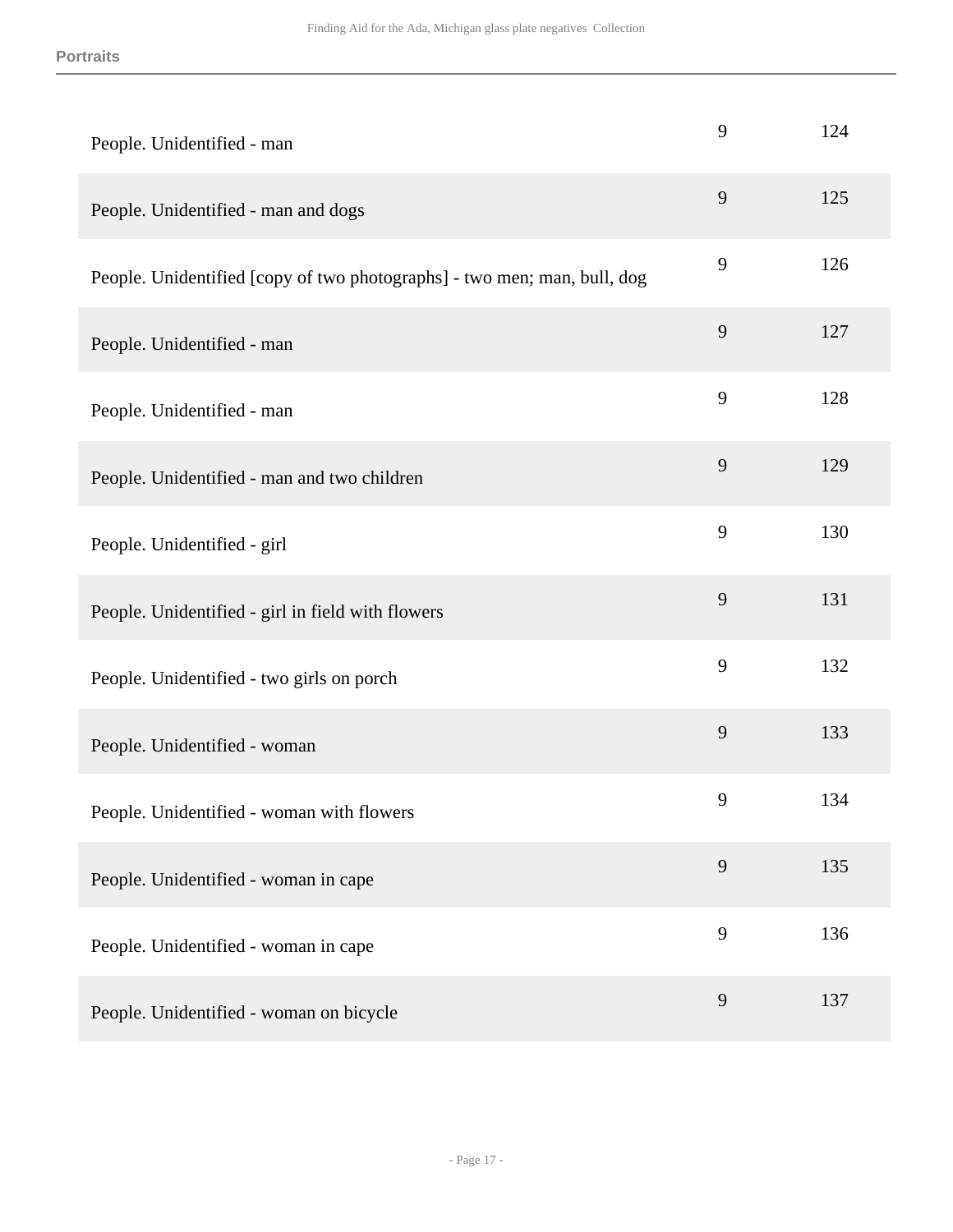| People. Unidentified - woman on bicycle                                             | 9          | 138    |
|-------------------------------------------------------------------------------------|------------|--------|
| People. Unidentified - woman with horse and dog                                     | 9          | 139    |
| People. Unidentified - woman on horseback                                           | 9          | 140    |
| People. Unidentified - old woman and child                                          | 10         | 141    |
| People. Unidentified - old woman, dog in woods                                      | 10         | 142    |
| <b>Groups of People</b>                                                             |            |        |
|                                                                                     | <b>Box</b> | Folder |
|                                                                                     |            |        |
| People. Group - family in front of cabin with bicycles [broken]                     | 10         | 143    |
| People. Group - family in front of cabin                                            | 10         | 144    |
| People. Group - family in front of cabin with three bicycles                        | 10         | 145    |
| People. Group - family in front of cabin [upper left corner missing,<br>discolored] | 10         | 146    |
| People. Group - family in front of cabin P                                          | 10         | 147    |
| People. Group - family in front of house                                            | 10         | 148    |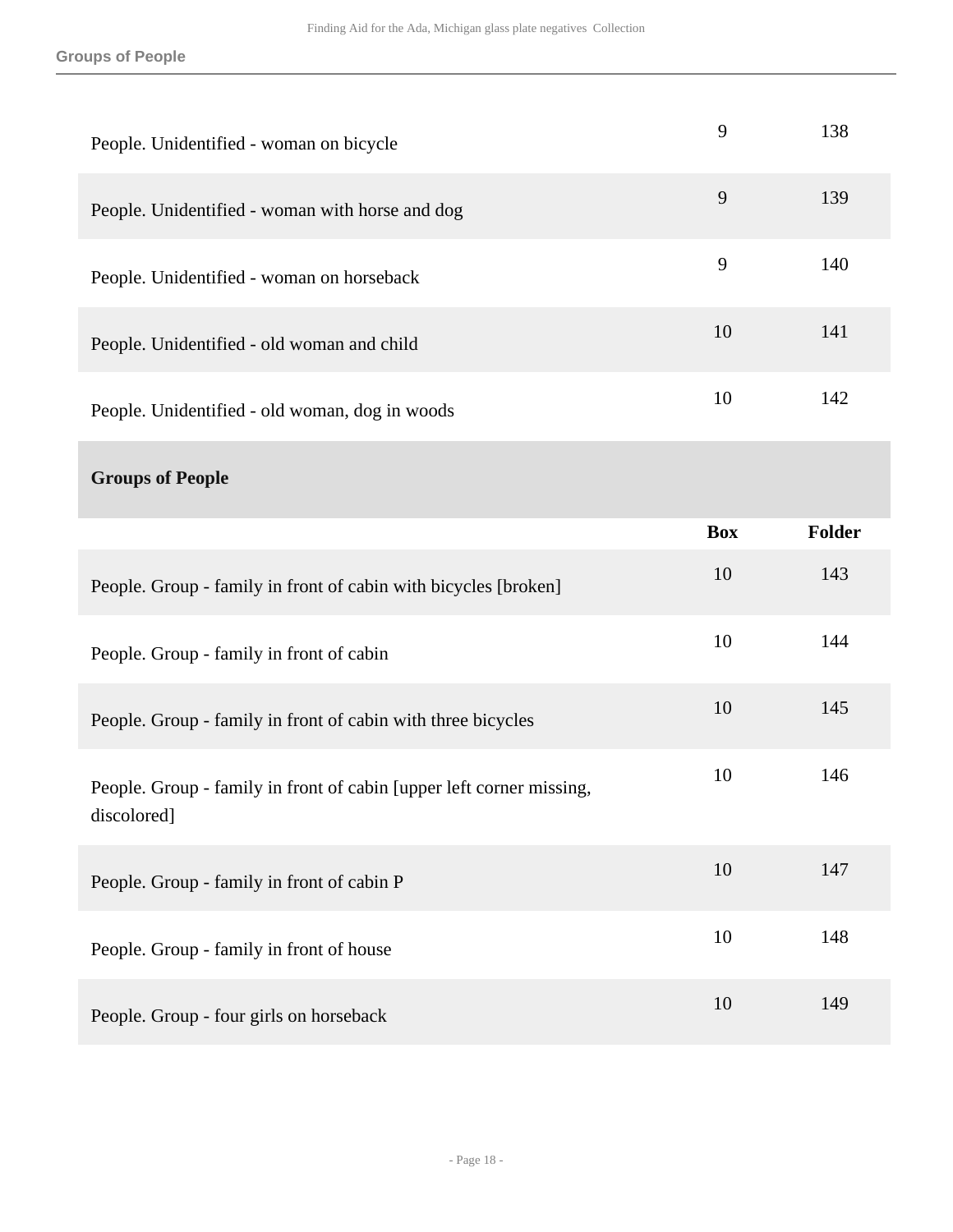| People. Group - four women, one man                        | 10 | 150 |
|------------------------------------------------------------|----|-----|
| People. Group - four boys with hoes                        | 10 | 151 |
| People. Group - four boys with hoes                        | 10 | 152 |
| People. Group - four boys with hoes                        | 11 | 153 |
| People. Group - women, possibly masonic auxiliary P        | 11 | 154 |
| People. Group - women, possibly masonic auxiliary          | 11 | 155 |
| People. Group - relaxing in a field                        | 11 | 156 |
| People. Group - in a field                                 | 11 | 157 |
| People. Group - in a field                                 | 11 | 158 |
| People. Group - in a field                                 | 11 | 159 |
| People. Group - three children on a porch                  | 11 | 160 |
| People. Group - family with two children sitting on a pony | 11 | 161 |
| People. Group - family near ivy plants                     | 11 | 162 |
| People. Group - family with stroller                       | 12 | 163 |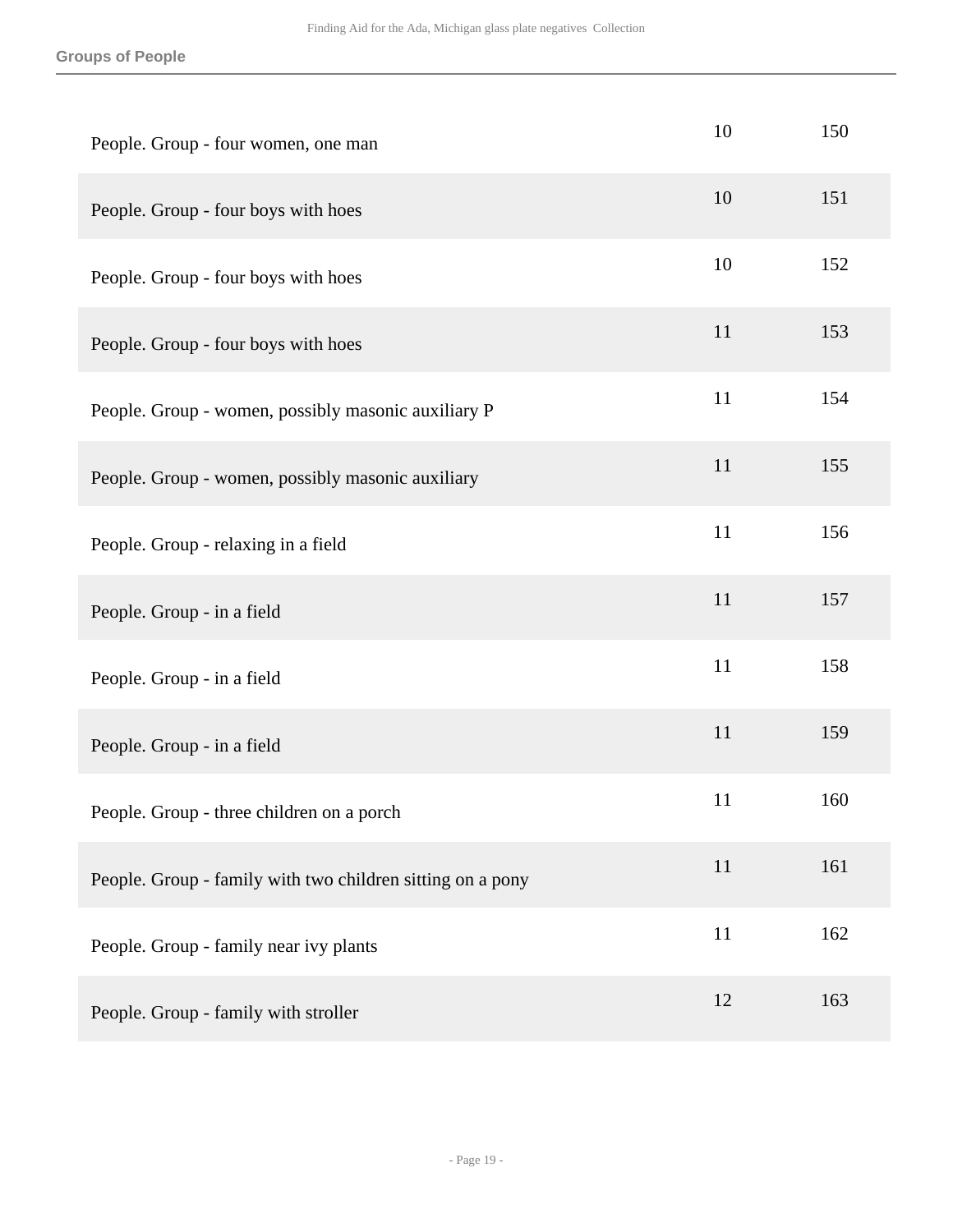| People. Group - family with stroller                     | 12 | 164 |
|----------------------------------------------------------|----|-----|
| People. Group - family                                   | 12 | 165 |
| People. Group - family                                   | 12 | 166 |
| People. Group - family                                   | 12 | 167 |
| People. Group - woman, two girls on porch                | 12 | 168 |
| People. Group - man, woman on porch                      | 12 | 169 |
| People. Group - seated around meal table                 | 12 | 170 |
| People. Group - inside of a house                        | 12 | 171 |
| People. Group - "Before"                                 | 12 | 172 |
| People. Group - "After" drinking from bottles            | 13 | 173 |
| People. Group - school children with teacher             | 13 | 174 |
| People. Group - school children with teachers            | 13 | 175 |
| People. Group - school children with teacher             | 13 | 176 |
| People. Group - school children in front of school house | 13 | 177 |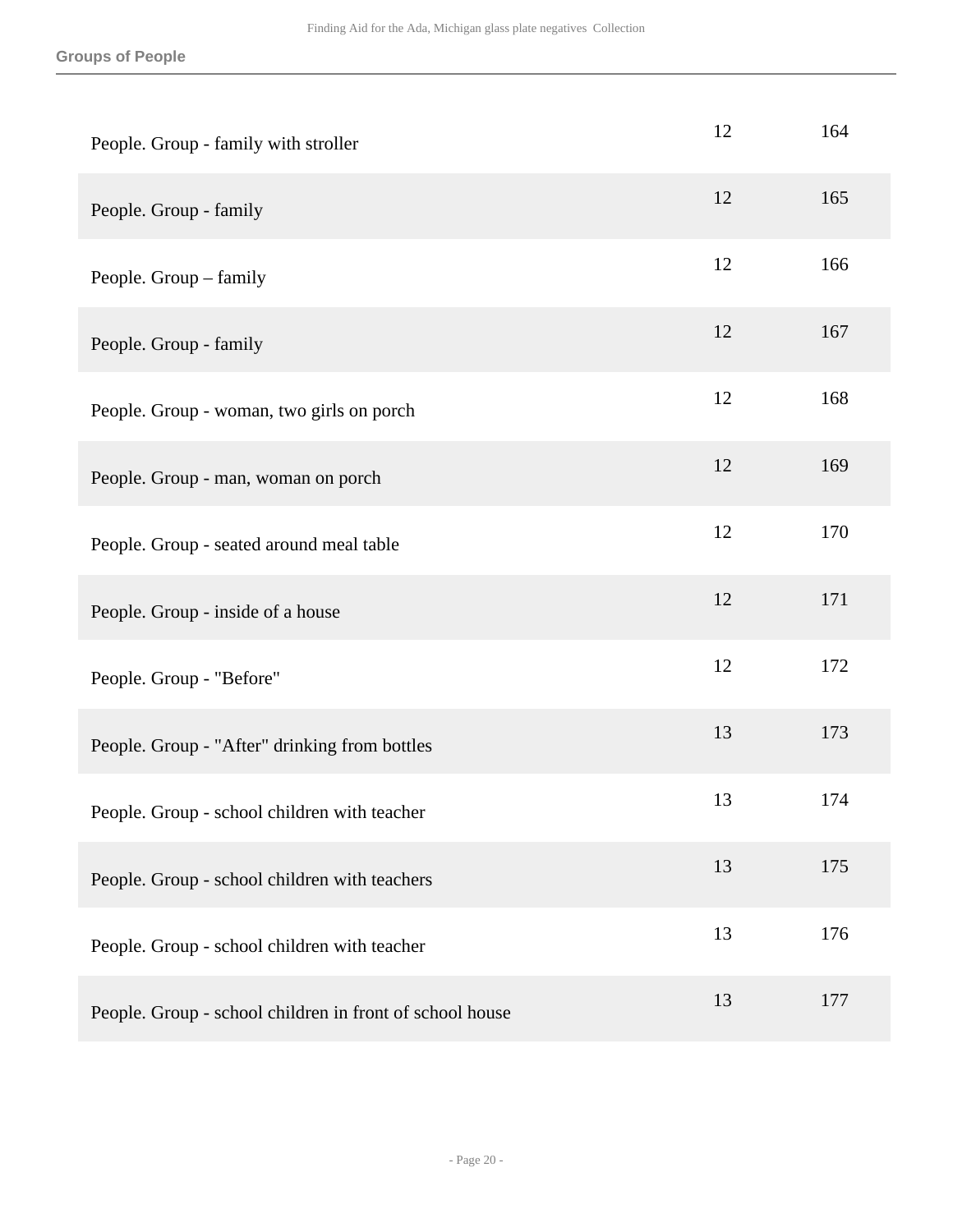| People. Group - school children                                     | 13         | 178           |
|---------------------------------------------------------------------|------------|---------------|
| People. Group - school children in front of school house            | 13         | 179           |
| People. Group - children                                            | 13         | 180           |
| People. Group - school children, teacher in front of school house P | 13         | 181           |
| People. Group - in front od school house and 44 star flag P         | 13         | 182           |
| <b>American West</b>                                                |            |               |
|                                                                     | <b>Box</b> | <b>Folder</b> |
| Cowboy                                                              | 14         | 183           |
|                                                                     |            |               |
| Cowboy - spinning a lariat                                          | 14         | 184           |
| Cowboy and woman                                                    | 14         | 185           |
| Cowboy - spinning a lariat                                          | 14         | 186           |
| Tenting - playing cards                                             | 14         | 187           |
| Camp site - man shooting revolver                                   | 14         | 188           |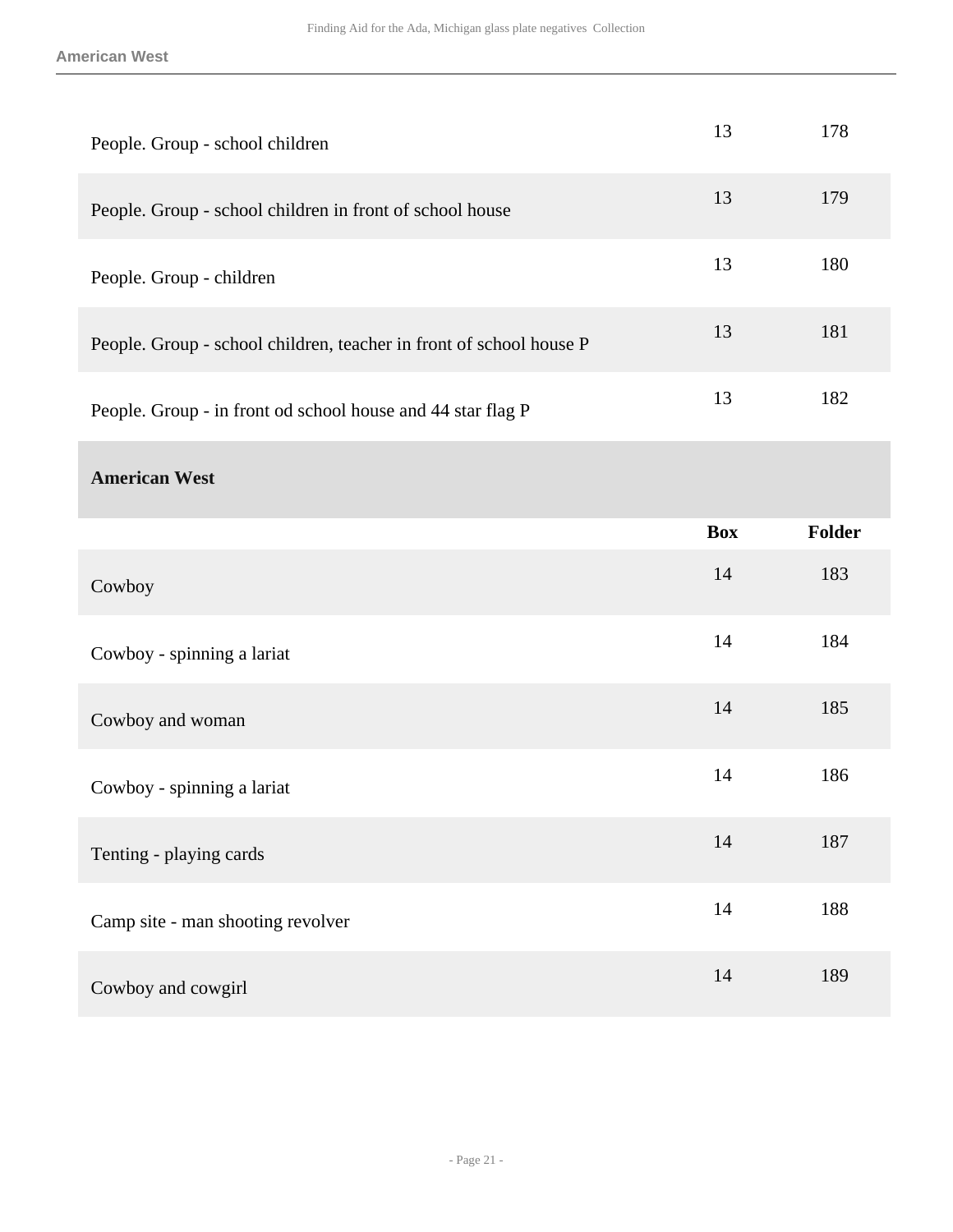| Cowboy, soldier, indian P                          | 14         | 190           |
|----------------------------------------------------|------------|---------------|
| Cowboy and indian fighting                         | 14         | 191           |
| Indian - on horseback                              | 14         | 192           |
| Indian - shooting rifle                            | 15         | 193           |
| Cowboy, soldier, indian                            | 15         | 194           |
| Cowboy - standing over indian                      | 15         | 195           |
| <b>Miscellaneous Views</b>                         |            |               |
|                                                    |            |               |
|                                                    | <b>Box</b> | <b>Folder</b> |
| Bronco busting [copy negative]                     | 15         | 196           |
| Cannon (captured in Spanish-American War) P        | 15         | 197           |
| Canoeing - two people                              | 15         | 198           |
| Civil War Monument, Grand Rapids, Mich. [broken] F | 15         | 199           |
| Dog                                                | 15         | 200           |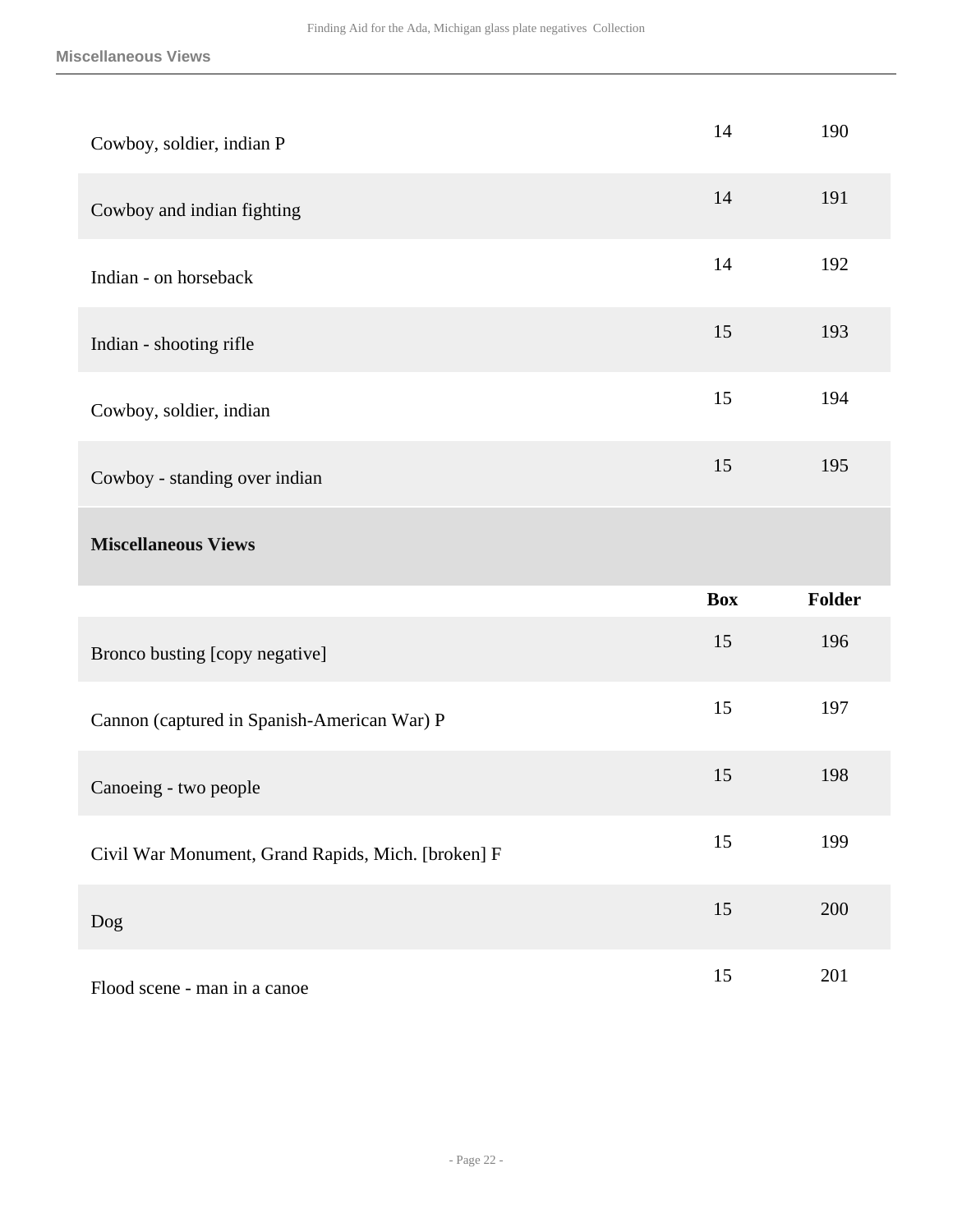| Forest                                                         | 15 | 202 |
|----------------------------------------------------------------|----|-----|
| Forest                                                         | 16 | 203 |
| House. Interiors                                               | 16 | 204 |
| Lilies - in vase "No. 10"                                      | 16 | 205 |
| Michigan Veterans Facility P                                   | 16 | 206 |
| Milk wagon (Ira O. Johnson Milk Laboratory) P                  | 16 | 207 |
| Musicians - pump organ, banjo, guitar                          | 16 | 208 |
| Pond - swans swimming                                          | 16 | 209 |
| Railroad bridge construction - two cranes lowering a section P | 16 | 210 |
| Roses                                                          | 16 | 211 |
| Snow - on trees "No. 16"                                       | 16 | 212 |
| Snow - on trees                                                | 17 | 213 |
| Stuffed animals - taxidermy by Funston Bros., St. Louis, Mo.   | 17 | 214 |
| Street scene - streetcar tracks P                              | 17 | 215 |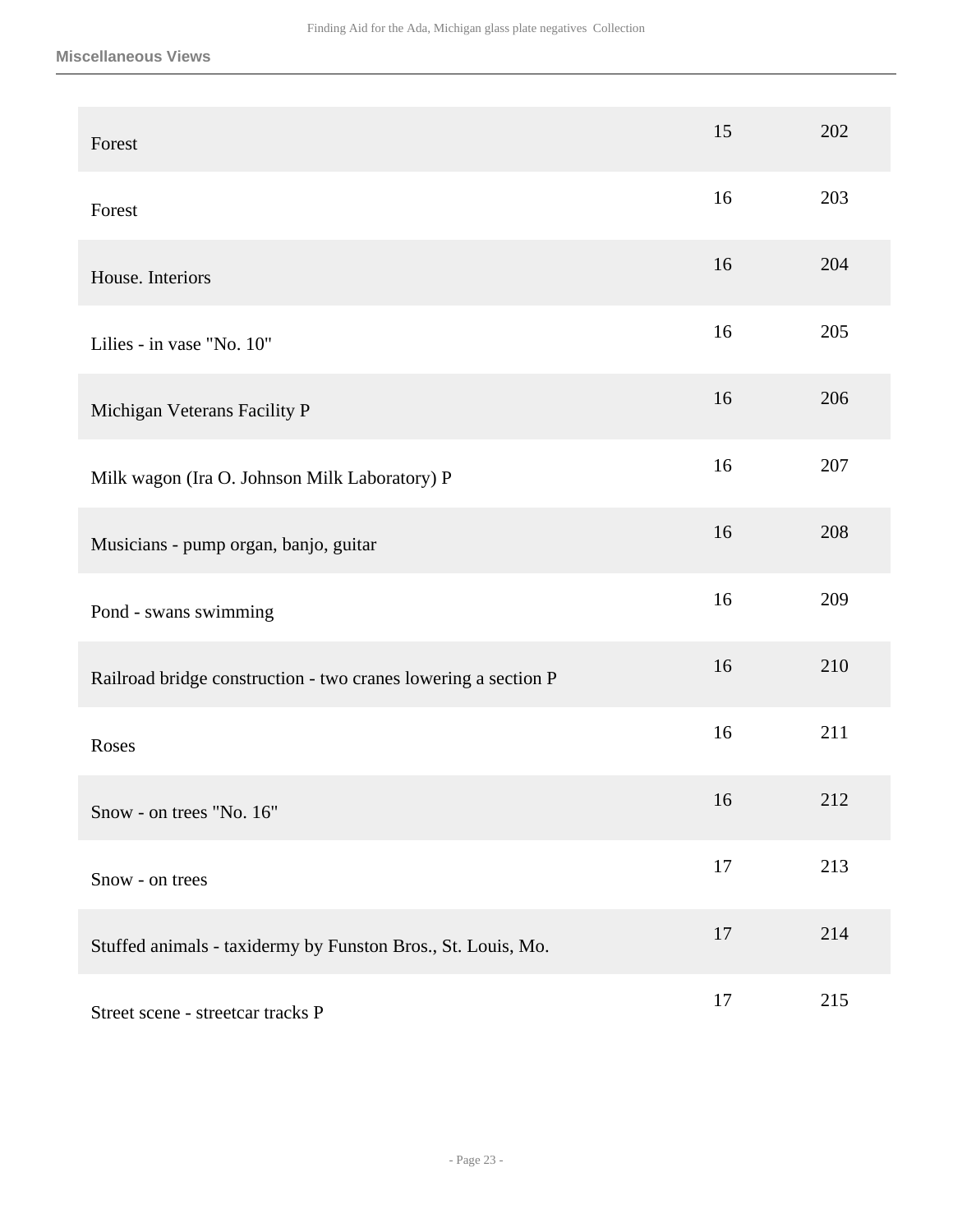#### **Civil War Toy Soldiers**

| Stroller                                              | 17         | 216     |
|-------------------------------------------------------|------------|---------|
| Target shooting - two men with rifles checking target | 17         | 217     |
| Vacationing - tent, campsite, hunting equipment       | 17         | 218     |
| <b>Civil War Toy Soldiers</b>                         |            |         |
|                                                       | <b>Box</b> | Folder  |
| Toy soldiers                                          | 17         | 219     |
| Toy soldiers                                          | 17         | 220     |
| Toy soldiers                                          | 17         | 221     |
| Toy soldiers                                          | $17\,$     | 222     |
| Toy soldiers                                          | $18\,$     | 223     |
| Toy soldiers                                          | 18         | 224     |
| Toy soldiers                                          | $18\,$     | $225\,$ |
| Toy soldiers                                          | $18\,$     | 226     |
| <b>Motor Boats</b>                                    |            |         |
|                                                       | <b>Box</b> | Folder  |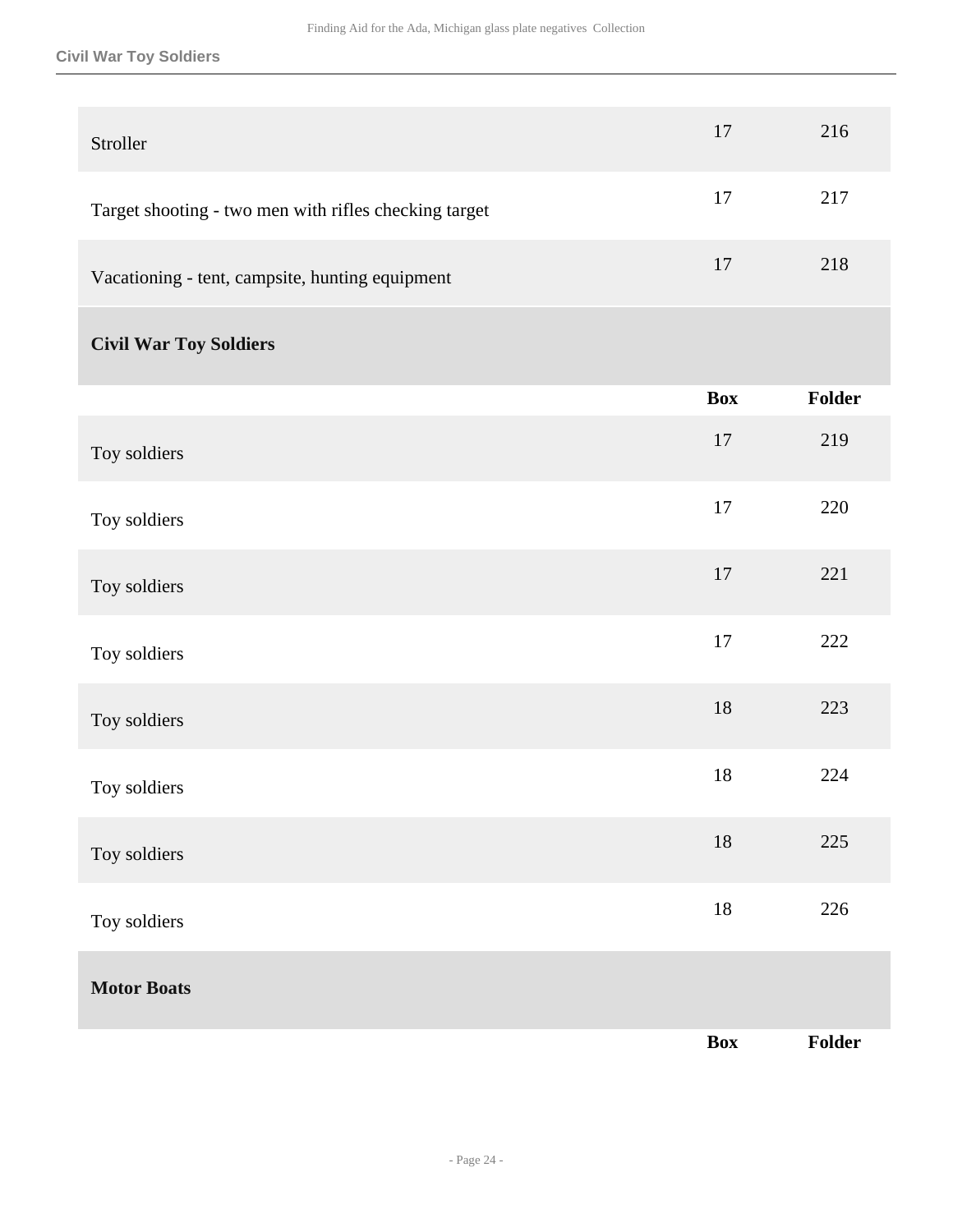# **Niagara Falls Copy Negatives**

| Motor boat - woman driving                                                               | 18         | 227    |
|------------------------------------------------------------------------------------------|------------|--------|
| Motor boat - "Addie May," two men and a woman                                            | 18         | 228    |
| Motor boat - "Addie May," two men and a woman                                            | 18         | 229    |
| Motor boat - woman driving                                                               | 18         | 230    |
| Motor boat - woman driving                                                               | 18         | 231    |
| Motor boat - woman driving                                                               | 18         | 232    |
| People. Unidentifiable – child on rocking horse *Placed here due to size<br>similarities | 19         | 114    |
| People. Unidentifiable – child on rocking horse *Placed here due to size<br>similarities | 19         | 115    |
| <b>Niagara Falls Copy Negatives</b>                                                      |            |        |
|                                                                                          | <b>Box</b> | Folder |
| Niagara Falls - gorge P                                                                  | 19         | 233    |
| Niagara Falls - falls and bridge P                                                       | 19         | 234    |
| Niagara Falls - village and falls P                                                      | 19         | 235    |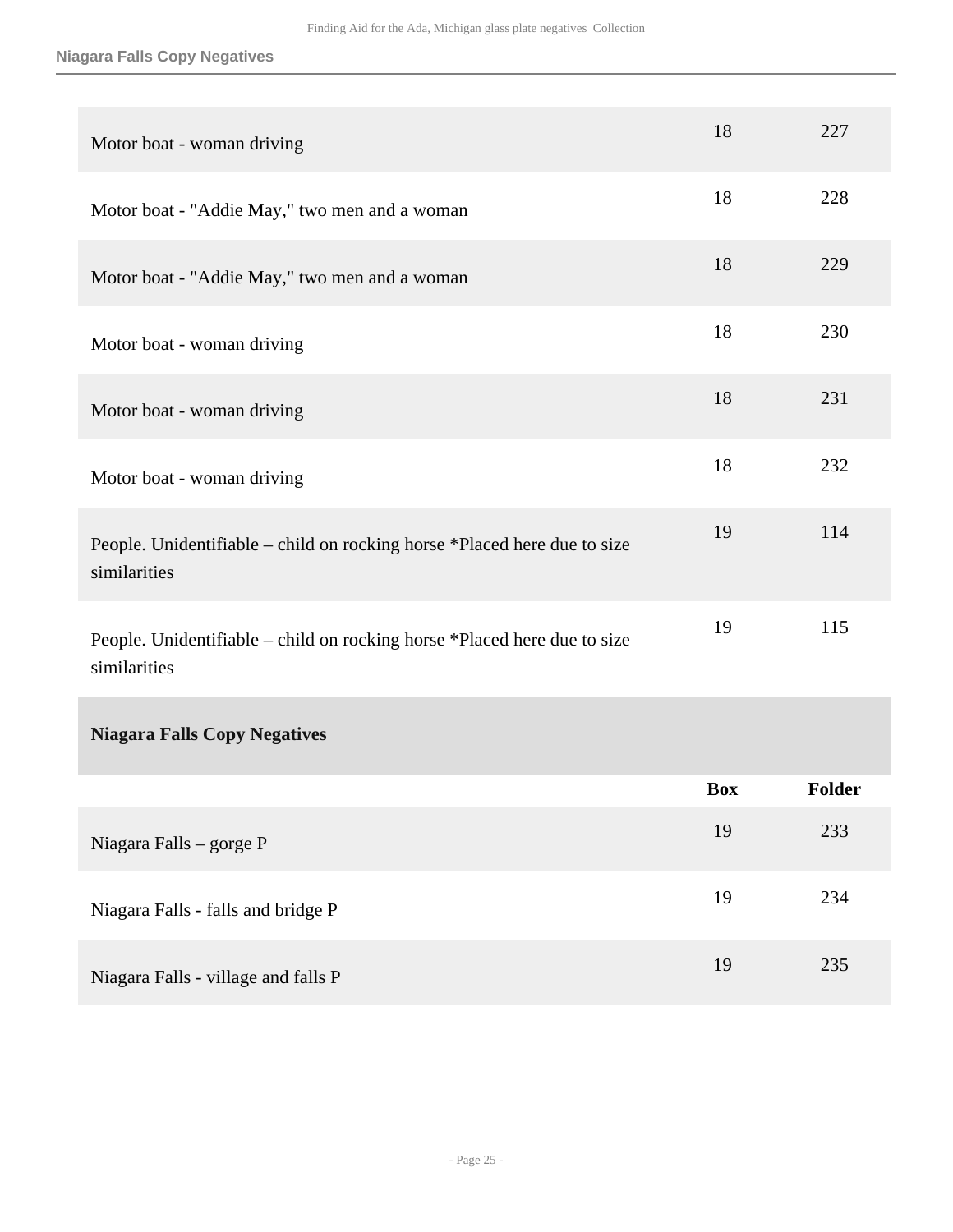# **Series II. 4" x 5" Negatives**

<span id="page-25-0"></span>

| Niagara Falls - falls and tour boat P                | 19         | 236    |
|------------------------------------------------------|------------|--------|
| Niagara Falls - falls with tour boat near dock P     | 20         | 237    |
| Niagara Falls - falls and tour boat P                | 20         | 238    |
| Niagara Falls - falls P                              | 20         | 239    |
| Niagara Falls - bridge P                             | 20         | 240    |
| Niagara Falls - footbridge P                         | 20         | 241    |
| Series II. 4" x 5" Negatives                         |            |        |
|                                                      |            |        |
| <b>Miscellaneous Views</b>                           |            |        |
|                                                      | <b>Box</b> | Folder |
| Farmstead                                            | 21         | 242    |
| Archibald farm house - William S. Archibald and sons | 21         | 243    |
| Fishing - woman in boat                              | 21         | 244    |
| Forest and split rail fence                          | 21         | 245    |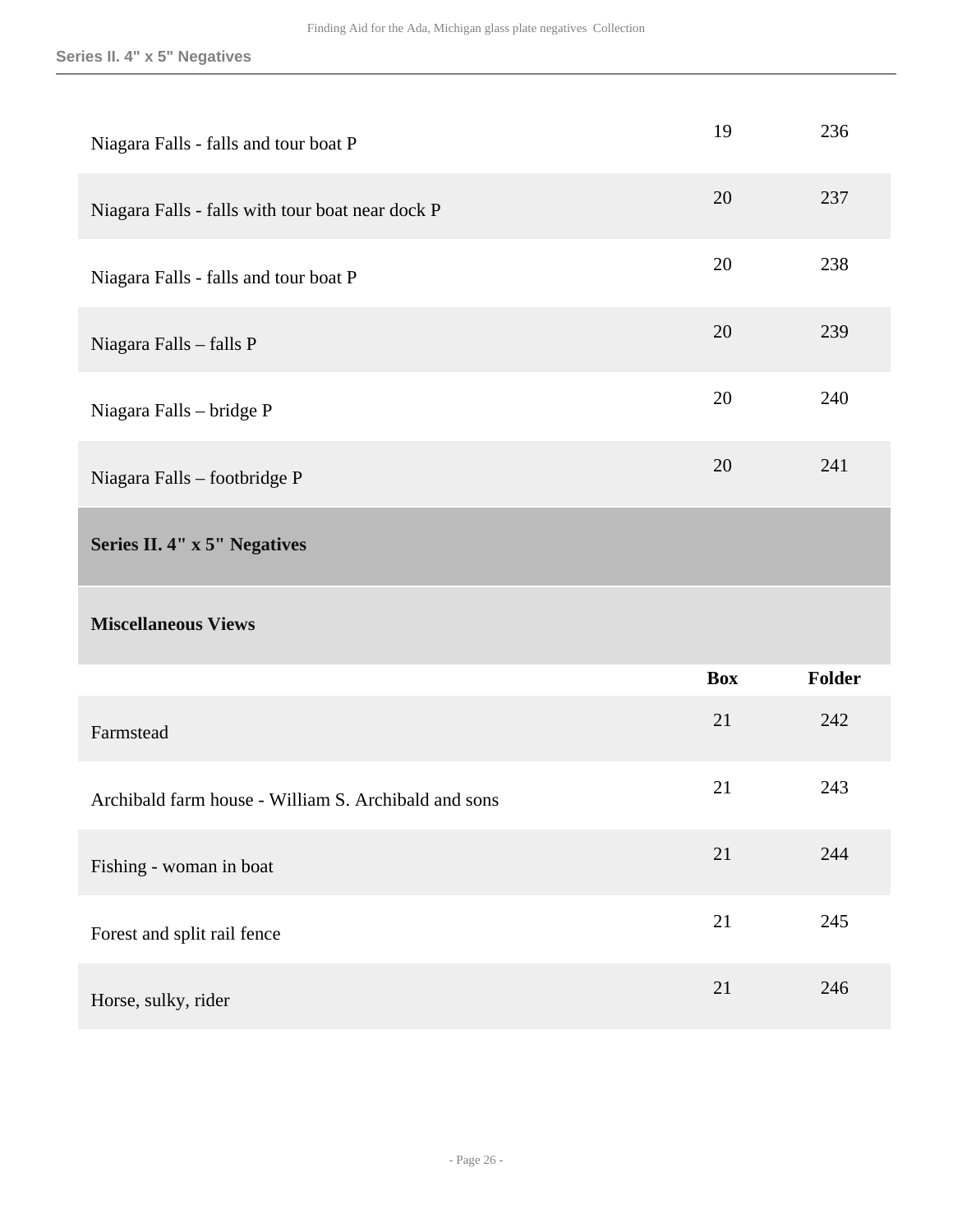| Marksmen [upper right corner broken]     | 21         | 247           |
|------------------------------------------|------------|---------------|
| <b>Portraits</b>                         |            |               |
|                                          | <b>Box</b> | <b>Folder</b> |
| People. Archibald, Mrs. William          | 21         | 248           |
| People. Group - three children           | 21         | 249           |
| People. Group - five children            | 21         | 250           |
| People. Group - 2 women, 2 men           | 21         | 251           |
| People. Group - woman, man, 5 children   | 21         | 252           |
| People. Group - man, woman               | 21         | 253           |
| People. Group - 2 women, 7 children      | 21         | 254           |
| People. Unidentified - child in stroller | 21         | 255           |
| People. Unidentified - child             | 21         | 256           |
| People. Unidentified - girl              | 21         | 257           |
| People. Unidentified - boy, girl         | 21         | 258           |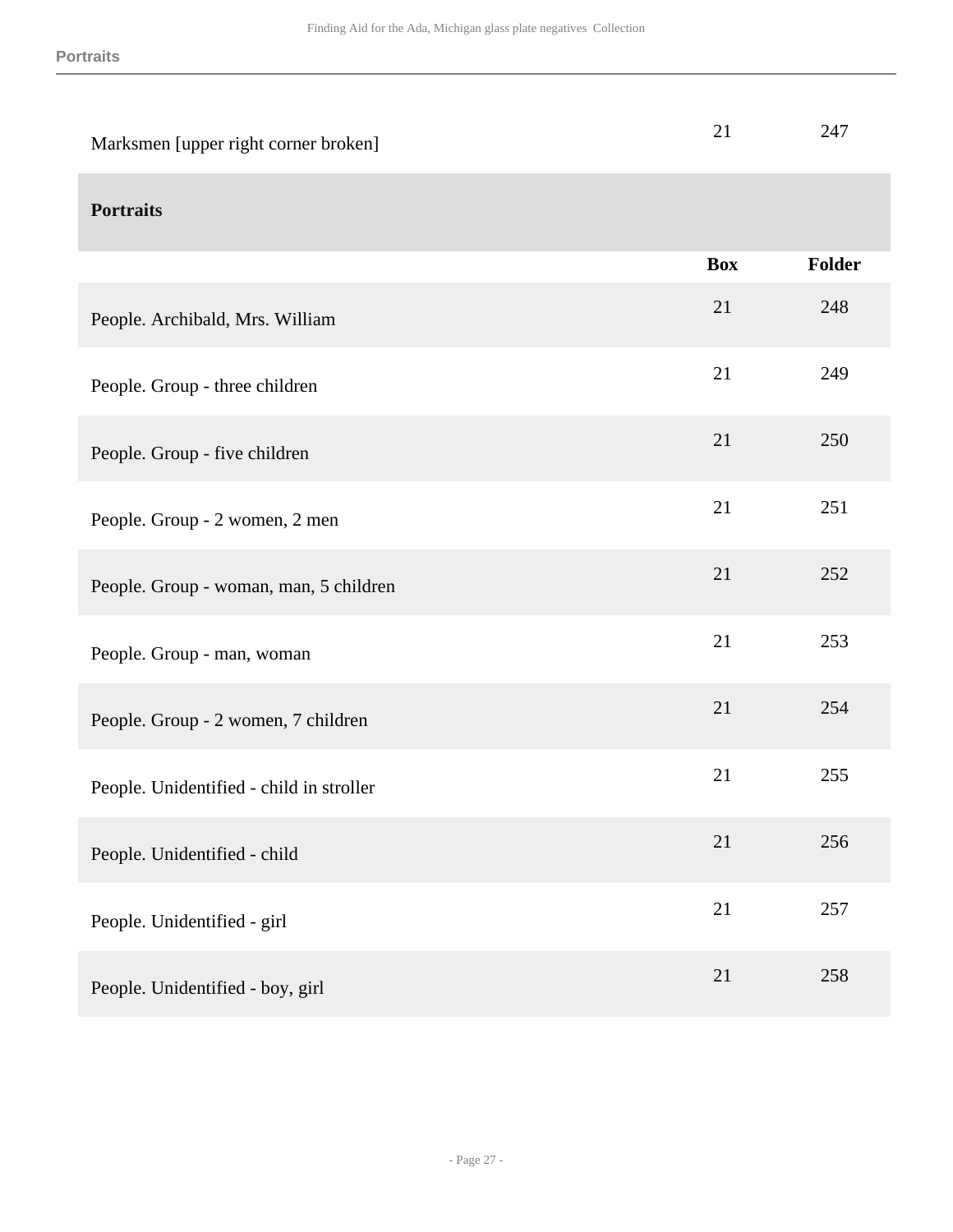# **American West**

|                                                 | <b>Box</b> | Folder |
|-------------------------------------------------|------------|--------|
| Cowboy, Indian                                  | 21         | 259    |
| Cowboy, Indian - campsite                       | 21         | 260    |
| Cowboy, Indian                                  | 21         | 261    |
| Indian                                          | 21         | 262    |
| Cowboy                                          | 21         | 263    |
| Cowboy, Indian                                  | 21         | 264    |
| Cowboy, Indian [discolored]                     | 21         | 265    |
| Cowboy, Indian                                  | 21         | 266    |
| <b>Portraits</b>                                |            |        |
|                                                 | <b>Box</b> | Folder |
| People. Unidentified - boy                      | 22         | 267    |
| People. Unidentified - boy                      | 22         | 268    |
| People. Unidentified - women and child on porch | 22         | 269    |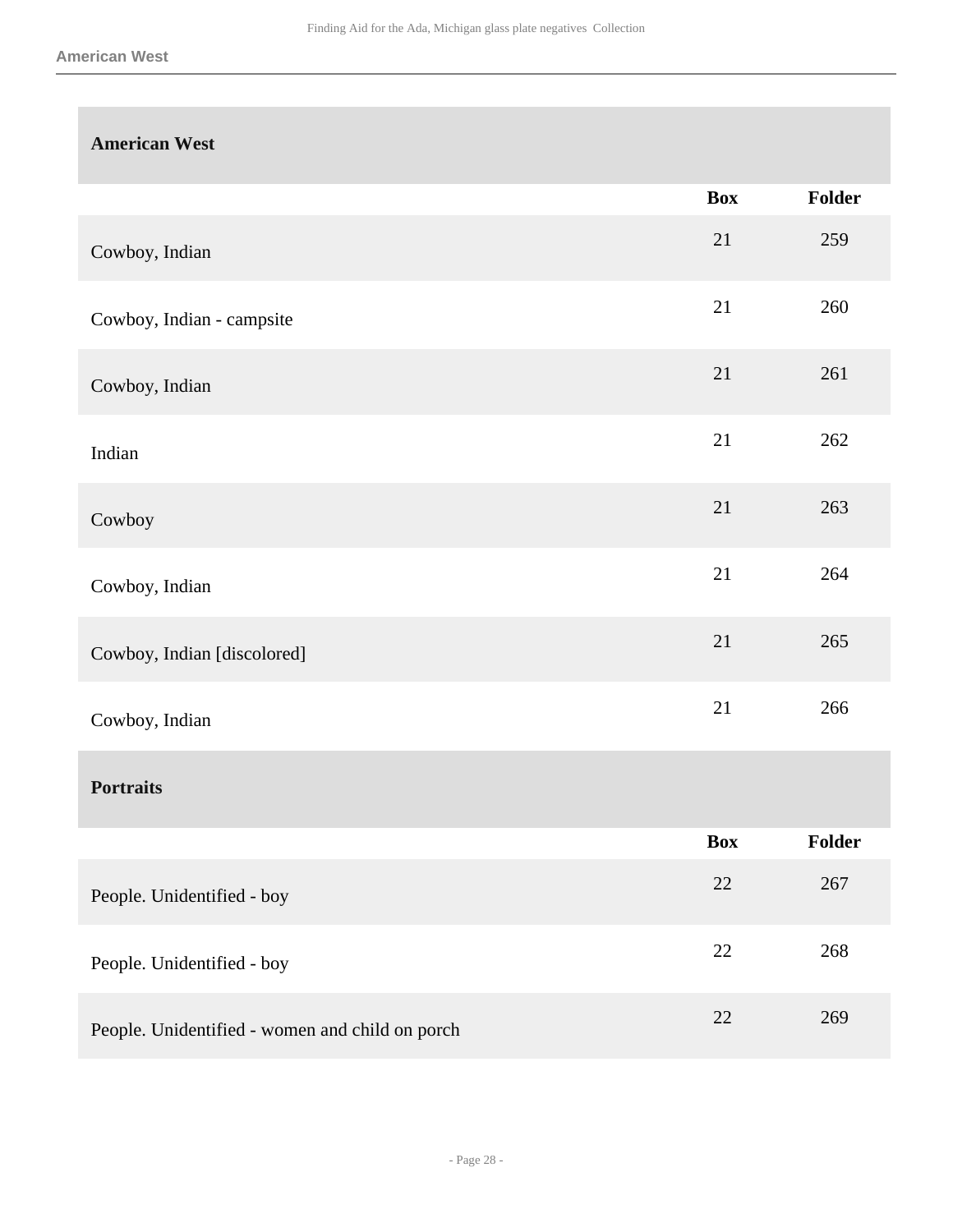<span id="page-28-0"></span>

| People. Unidentified - man with cane           | 22         | 270           |
|------------------------------------------------|------------|---------------|
| People. Unidentified - man                     | 22         | 271           |
| People. Unidentified - man                     | 22         | 272           |
| <b>Scenes not Identified</b>                   |            |               |
|                                                | <b>Box</b> | <b>Folder</b> |
| <b>Richerson Brick Valley</b>                  | 22         | 273           |
| Street scene - U.S. Mail wagon at loading dock | 22         | 274           |
| Series III. 3.5" X 3.5" Negatives              |            |               |
| <b>Miscellaneous Views (Copy Negatives)</b>    |            |               |
|                                                | <b>Box</b> | <b>Folder</b> |
| Cattle - "John Webster's cattle"               | 22         | 275           |
| Deer hunting                                   | 22         | 276           |
| Farmstead - "The Meadowland Paradise"          | 22         | 277           |
| Funerary floral arrangement                    | 22         | 278           |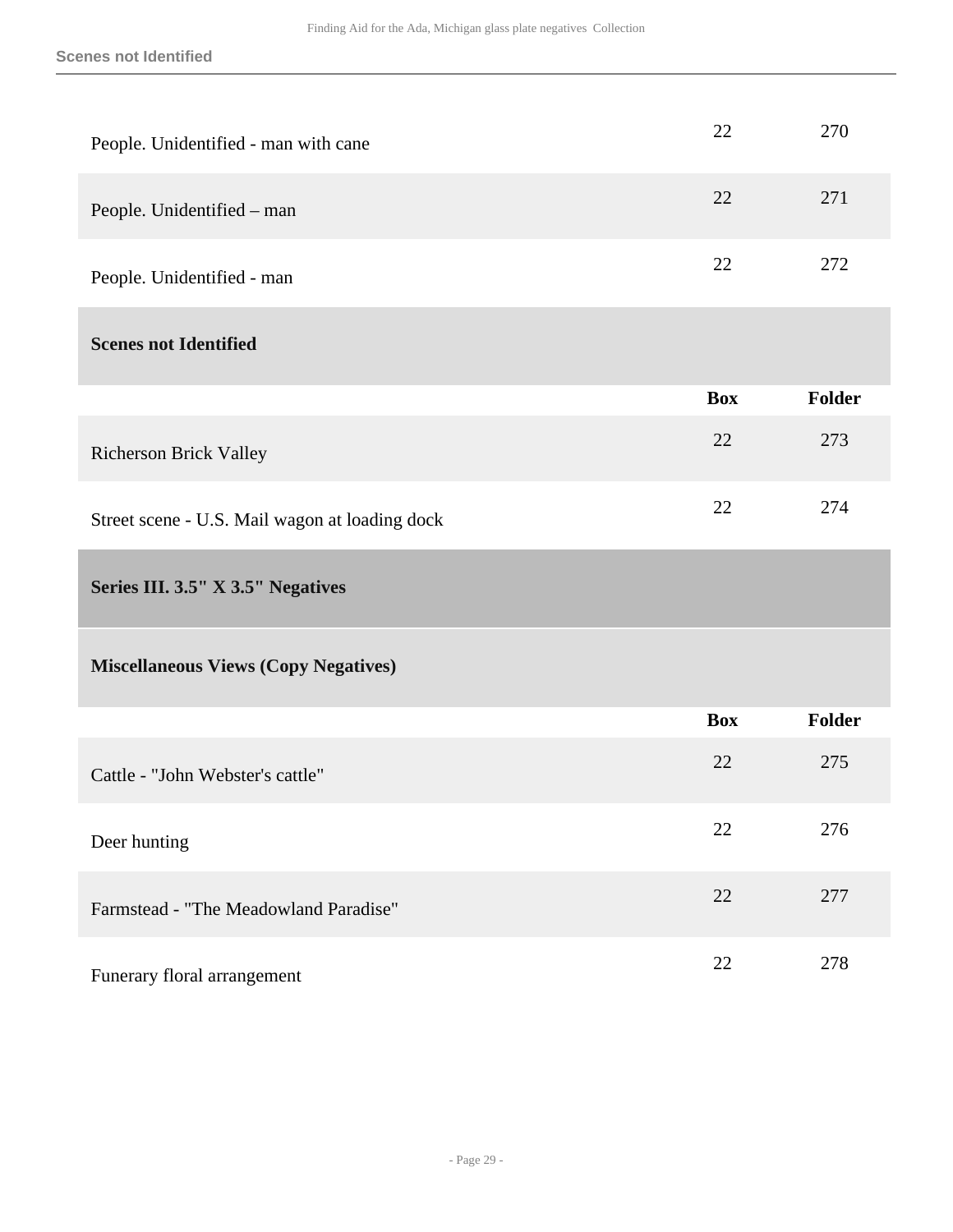<span id="page-29-0"></span>

| Hunters - 3 men with rifles                     | 22         | 279           |
|-------------------------------------------------|------------|---------------|
| <b>Portraits</b>                                |            |               |
|                                                 | <b>Box</b> | <b>Folder</b> |
| People. Archibald, Mrs. P.                      | 22         | 280           |
| People. Archibald, Mrs. William P - Corp. Color | 22         | 281           |
| People. Mallet, Earl                            | 22         | 282           |
| People. Wilson, Merti                           | 22         | 283           |
| <b>American West Copy Negatives</b>             |            |               |
|                                                 | <b>Box</b> | Folder        |
| Cowboy                                          | 22         | 284           |
| Cowboy, indian                                  |            | 285           |
|                                                 | 22         |               |
| Cowboy, indian - "Finding the trail"            | 22         | 286           |
| Cowboy, indian - "The Discovery"                | 22         | 287           |
| Series IV. 2.5" X 2.5" Negatives                |            |               |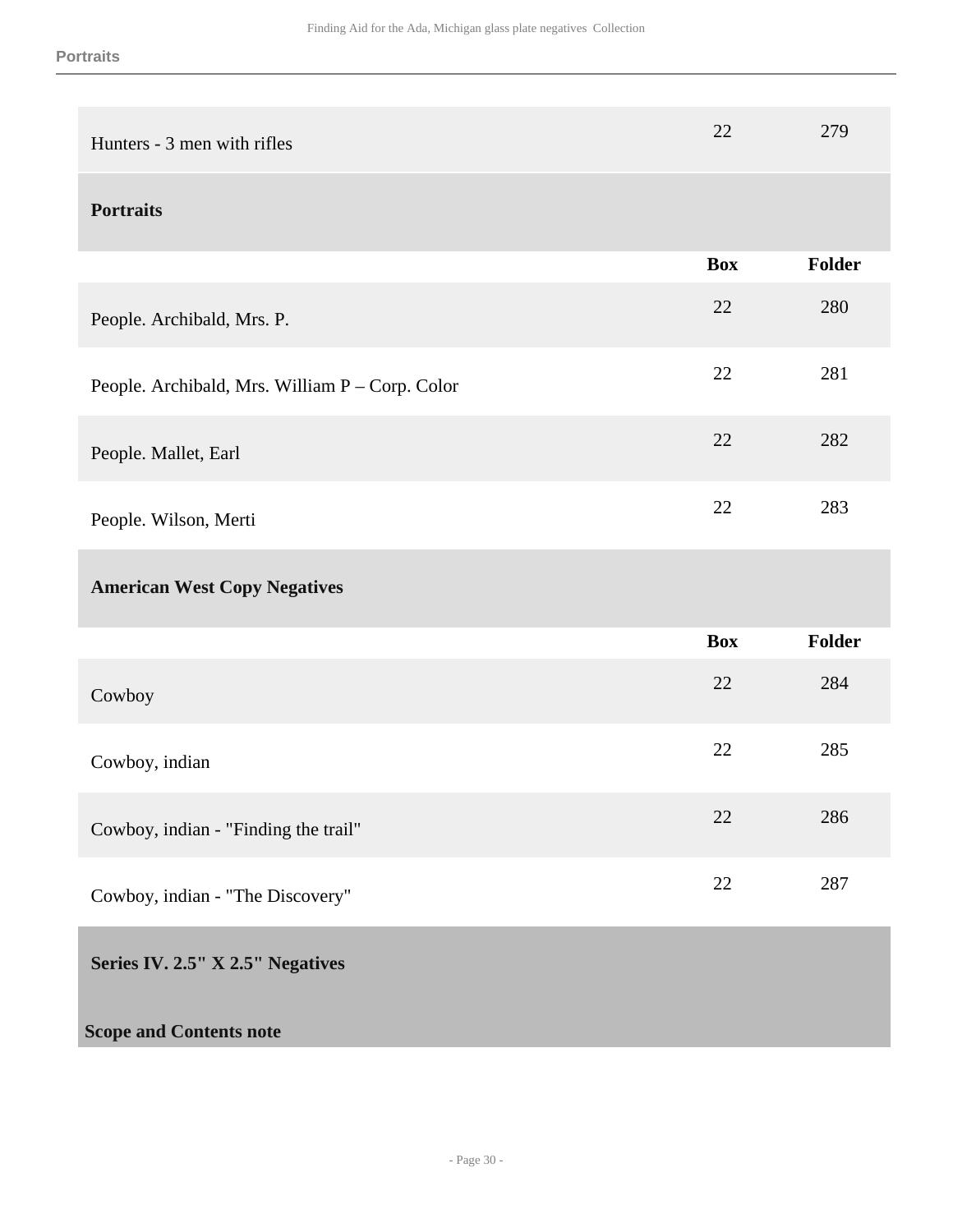Series II, III and IV are all smaller series of images, depicting also portrait images and select scenes. The "Archibald" family name is associated with several of these images in these series. Also, a few other portrait images are named.

|                                | <b>Box</b> | Folder |
|--------------------------------|------------|--------|
| Bear hunters $P - Corp. Color$ | 22         | 288    |
| People. Unidentified - man     | 22         | 289    |
| People. Unidentified - woman   | 22         | 290    |
| People. Unidentified – woman   | 22         | 291    |
| Hunters                        | 22         | 292    |

## <span id="page-30-0"></span>**Series V. Photographic Prints**

### **Scope and Contents note**

Photographic reproductions in the positive have been made from these historical negatives as necessary for use. The reproductions may be regular photo prints, contact prints, laser photocopies, or digital prints.

Rather than duplicate the list of negatives, the research should find the image desired in the list of negatives, and follow the codes given to determine if a positive reproduction has been made, and what type.

Note that a unique image number is given for each glass plate negative, along with the box number. The positive photo prints are filed first by type, and then in order by image number.

 $P =$  Photoprint in Box 23, either contact print or regular photoprint.

 $F = Inhouse Fuii digital photoprint$